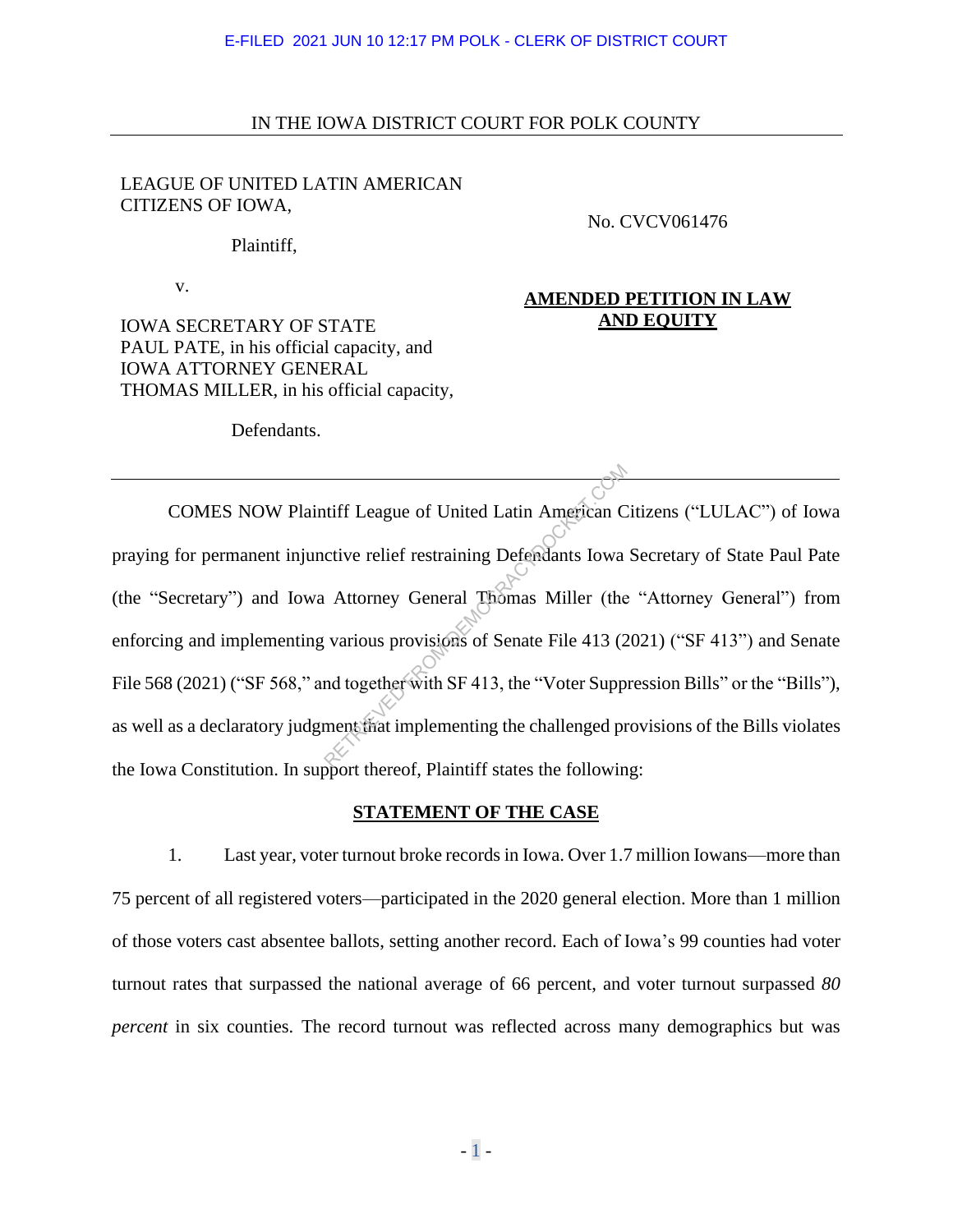especially notable among the 15 percent of Iowans who are members of minority groups, including Iowa's Latino community, which constitutes around 6 percent of the state's population.

2. These historic levels of direct engagement in the democratic process should be lauded. Yet one of the Iowa Legislature's top post-election priorities was to pass omnibus election bills that restrict nearly every form of voting that Iowans—particularly minority voters—relied on in 2020. Among their provisions, the Voter Suppression Bills:

- Reduce the opportunities for voters to register before elections (Section 22 of SF 413);
- Significantly reduce the number of days when voters can request absentee ballots (Sections 43 and 45 of SF 413);
- Shorten the absentee voting period by more than one week (Section 47 of SF 413);
- Reduce the number of days when county auditors can send out absentee ballots (Sections 45 and 47 of SF 413); reduce the number of days when voters<br>and 45 of SF 413);<br>bsentee voting period by more than one v<br>umber of days when county auditors cand 47 of SF 413);<br>umber of days for most voters to return the<br>deadlines unequally (Sec
- Reduce the number of days for most voters to return their absentee ballots and apply ballot-receipt deadlines unequally (Sections 1, 52, 54, and 66 of SF 413);
- Inhibit or eliminate the ability of election officials to establish convenient opportunities for absentee voting at satellite voting stations, county auditors' offices, and drop boxes (Sections 50–51 and 53 of SF 413 and Section 40 of SF 568);
- Criminalize the act of assisting voters with returning their absentee ballots and prevent voters from using a person of their choice to return their ballots (Section 43 of SF 568);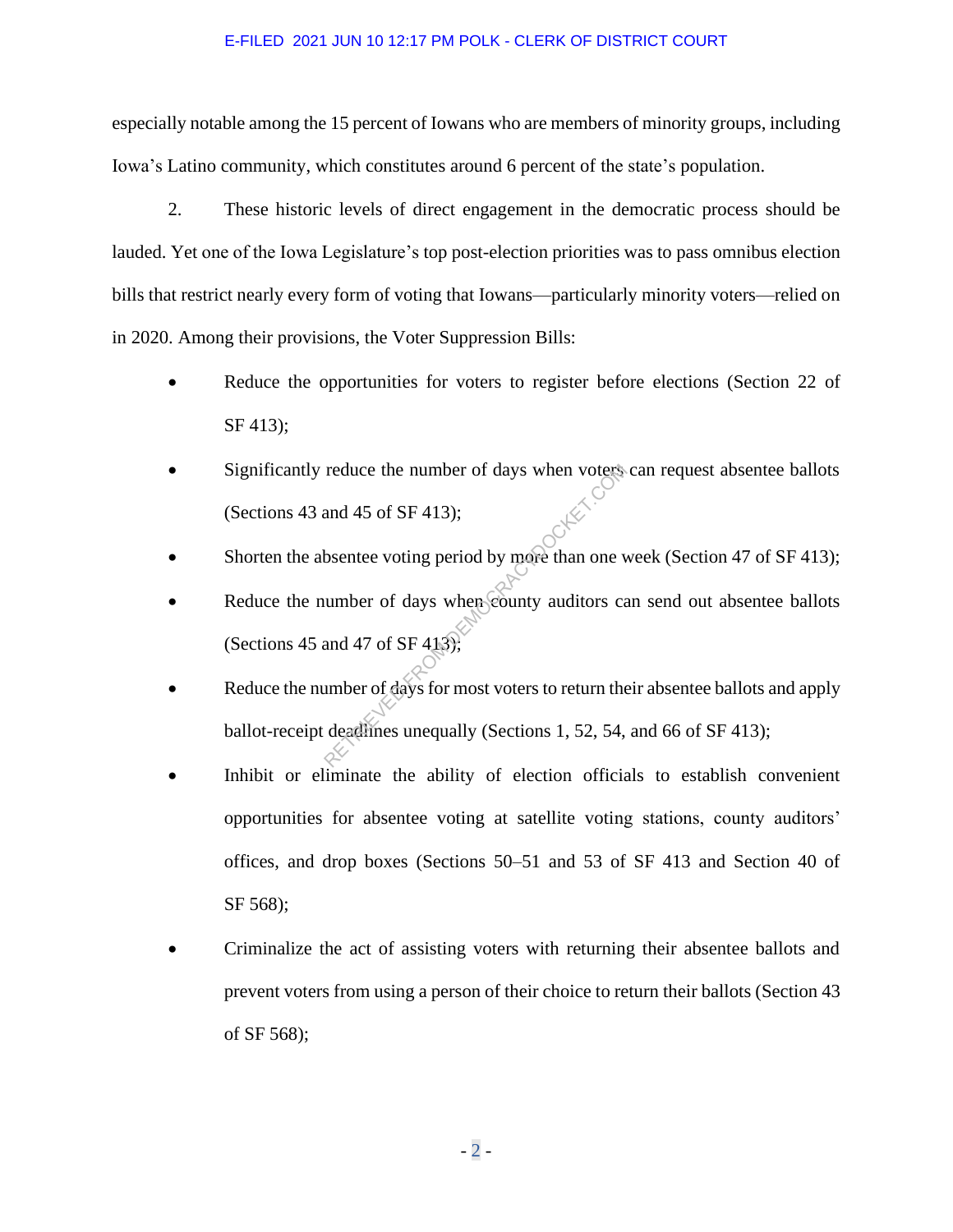- Shorten the length of time when polls are open on election day (Section 36 of SF 413); and
- Reduce the amount of time that employers must provide to certain employees on election day so they can vote (Section 41 of SF 413).

3. What makes the Bills baffling—and fatally unconstitutional—is that they lack any cognizable justification for these burdensome effects on the franchise. The Bills are largely a grabbag of amendments and new restrictions that lack any unifying theme other than making both absentee *and* election day voting more difficult for lawful Iowa voters.

4. The Bills' sponsors have emphatically and repeatedly asserted that these new laws are not meant to combat voter fraud, which has been virtually nonexistent in Iowa. Instead, their stated purpose is only to "ensure election integrity." But according to the Secretary—Iowa's chief election official—*and* prominent Republican officials, Iowa's elections are already secure; there is nothing inherent in the system that would call the integrity of the state's elections into question or require remedial action from the Legislature, let alone these extreme measures that will impose significant burdens on voters. onsors have emphatically and repeatedly<br>er fraud, which has been virtually nonex<br>sure election integrity." But according to<br>inent Republican officials, Iowa's electic<br>stem that would call the integrity of the s<br>om the Legi

5. The Bills' sponsors do not deny that Iowa's elections are secure. Instead, they have asserted that additional measures are necessary to *reassure* Iowans—who turned out in record numbers in 2020—that this is the case. But to the extent any Iowans are concerned about the security of the state's elections, it is the result of efforts to plant and sow baseless mistrust, not because there is any evidence that the integrity of the state's elections is legitimately in doubt.

6. Moreover, none of the Bills' challenged provisions will actually serve to make elections more secure or increase the public's confidence in the electoral process. Instead, they will impose undue and unjustified burdens on a wide range of lawful voters, including some of the

- 3 -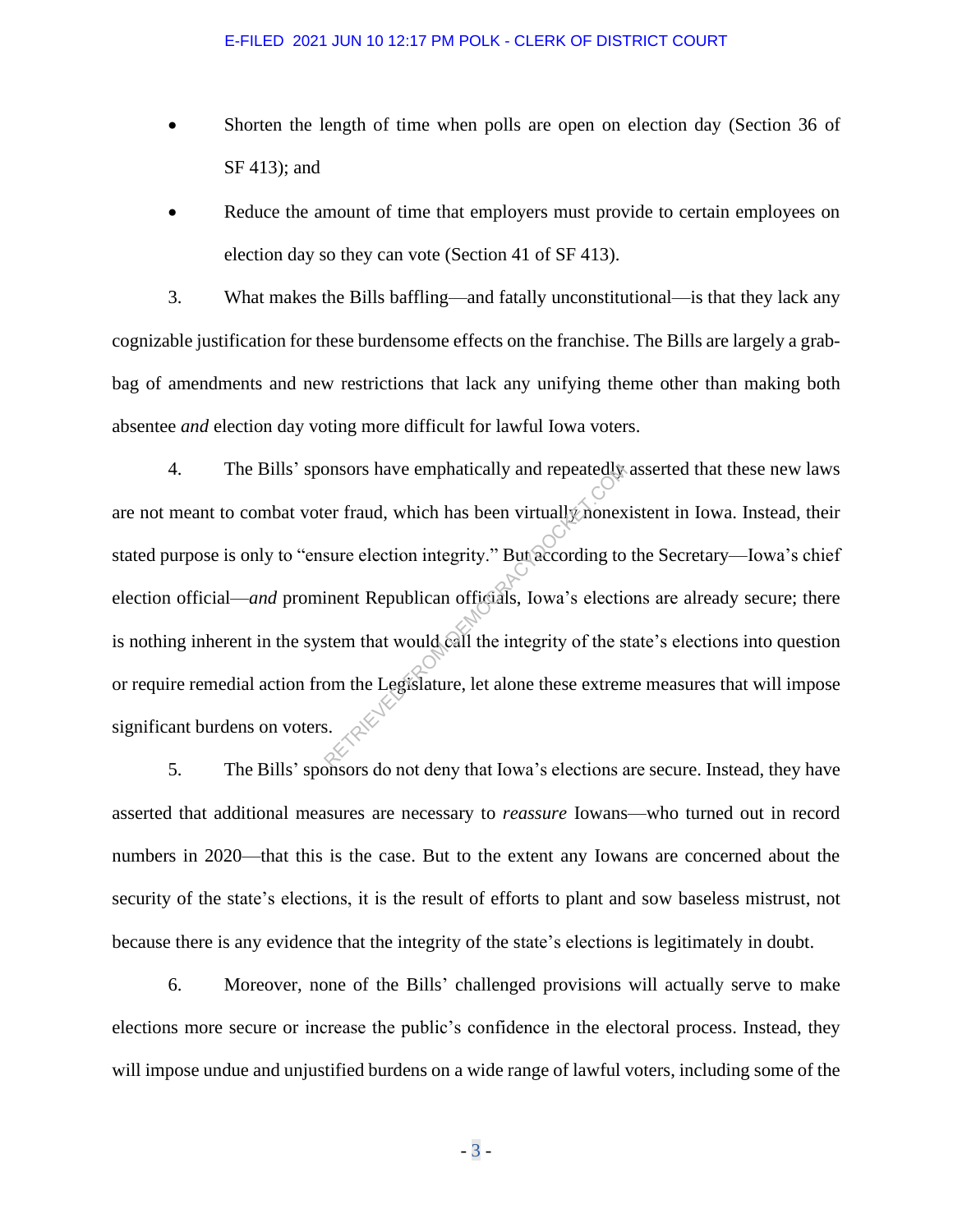state's most vulnerable and underrepresented citizens: minority voters, elderly voters, disabled voters, voters with chronic health conditions, voters who work multiple jobs, and voters who lack access to reliable transportation or consistent mail service. If the concept of "election integrity" encompasses secure elections in which *all* voters have fair opportunities to participate so that the results accurately reflect the will of Iowa's electorate, then the Voter Suppression Bills directly hinder that goal.

7. This is because the Bills are exercises in voter suppression, disguised as a solution to a problem that exists only in the fertile imaginations of their creators. The Bills are not a response to voter fraud; their sponsors have said as much, and at any rate, there is no evidence of widespread fraud in Iowa's elections that requires a response (much less as draconian a response as this). Nor are the Bills a remedy for diminished confidence in elections; the state's elections are secure, and a record number of Iowans were able to make their voices heard in last year's election. r sponsors have said as much, and at any<br>elections that requires a response (much<br>emedy for diminished confidence in elect<br>of Iowans were able to make their voices<br>Voter Suppression Bills are cynical ma<br>s—burdens for both

8. Instead, the Voter Suppression Bills are cynical manipulations of the electoral process that *create* problems—burdens for both absentee and in-person voters that do not serve any articulable state interests—without solving any.

9. Because these unnecessary voting restrictions independently and collectively impose an undue burden on the fundamental right to vote and violate multiple provisions of the Iowa Constitution, they should be declared unconstitutional and permanently enjoined.

#### **JURISDICTION AND VENUE**

10. This Court has jurisdiction under Iowa Code § 602.6101.

11. Venue in Polk County is proper under Iowa Code § 616.3(2) because the cause or some part thereof arose in the county.

 $-4 -$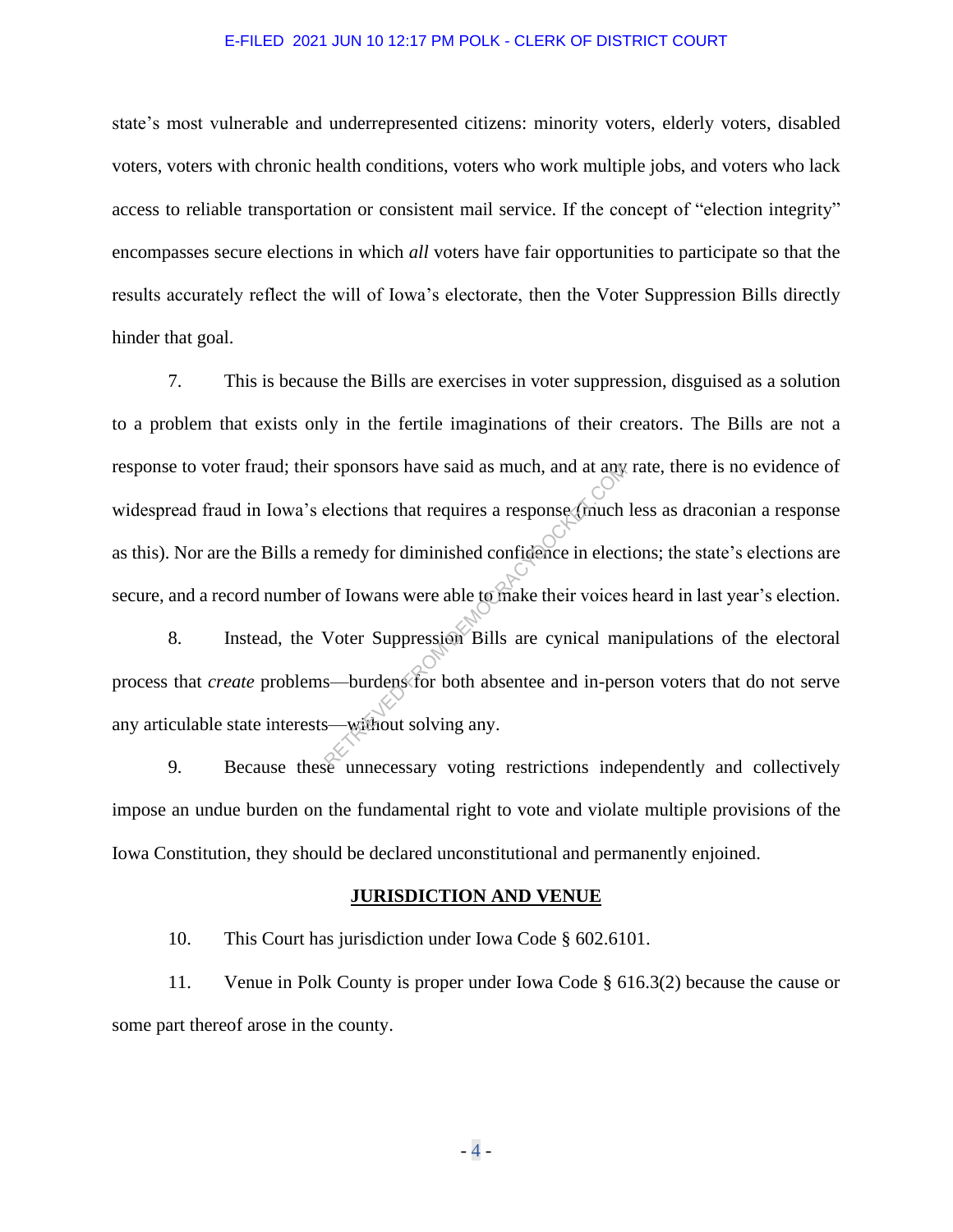#### **PARTIES**

12. League of United Latin American Citizens of Iowa is part of LULAC, an organization that has approximately 150,000 members throughout the United States and Puerto Rico and more than 600 members in Iowa. LULAC is the largest and oldest Latino civil rights organization in the United States. It advances the economic condition, educational attainment, political influence, health, housing, and civil rights of all Hispanic nationality groups through community-based programs operating at more than 1,000 LULAC councils nationwide. LULAC of Iowa is comprised of 22 councils located throughout the state. Its members and constituents and each of its councils include voting-age Latino citizens of Iowa who are disproportionately burdened by the Voter Suppression Bills. LULAC of Iowa must also divert substantial resources and attention from other critical missions to address the adverse impacts the challenged provisions will have on its members and constituents and assist them in attempting to surmount these new barriers to voting. Moreover, but for the Voter Suppression Bills' criminalization of most forms of assistance for absentee voters, LULAC of Iowa would support programs to help voters return their absentee ballots. The criminalization of that activity effectively forecloses an additional opportunity for LULAC of Iowa to engage in one-on-one communication with voters about the importance of voting and further undermines its ability to effectively associate with its members and constituents. Because of the Voter Suppression Bills, LULAC of Iowa has suffered and will continue to suffer irreparable harm. Unless set aside, the state's enforcement of the challenged provisions will inflict injuries for which LULAC of Iowa has no adequate remedy at law. Returnal contraction Bills. LULAC of Iowa must also<br>ression Bills. LULAC of Iowa must also<br>lical missions to address the adverse impair<br>and constituents and assist them in attempt<br>r, but for the Voter Suppression Bills' cr

13. Iowa Secretary of State Paul Pate is named as a Defendant in his official capacity. He is Iowa's chief state election official, state commissioner of elections, and state registrar of voters and, as such, is responsible for the administration of elections. *See* Iowa Code §§ 47.1(1)–

- 5 -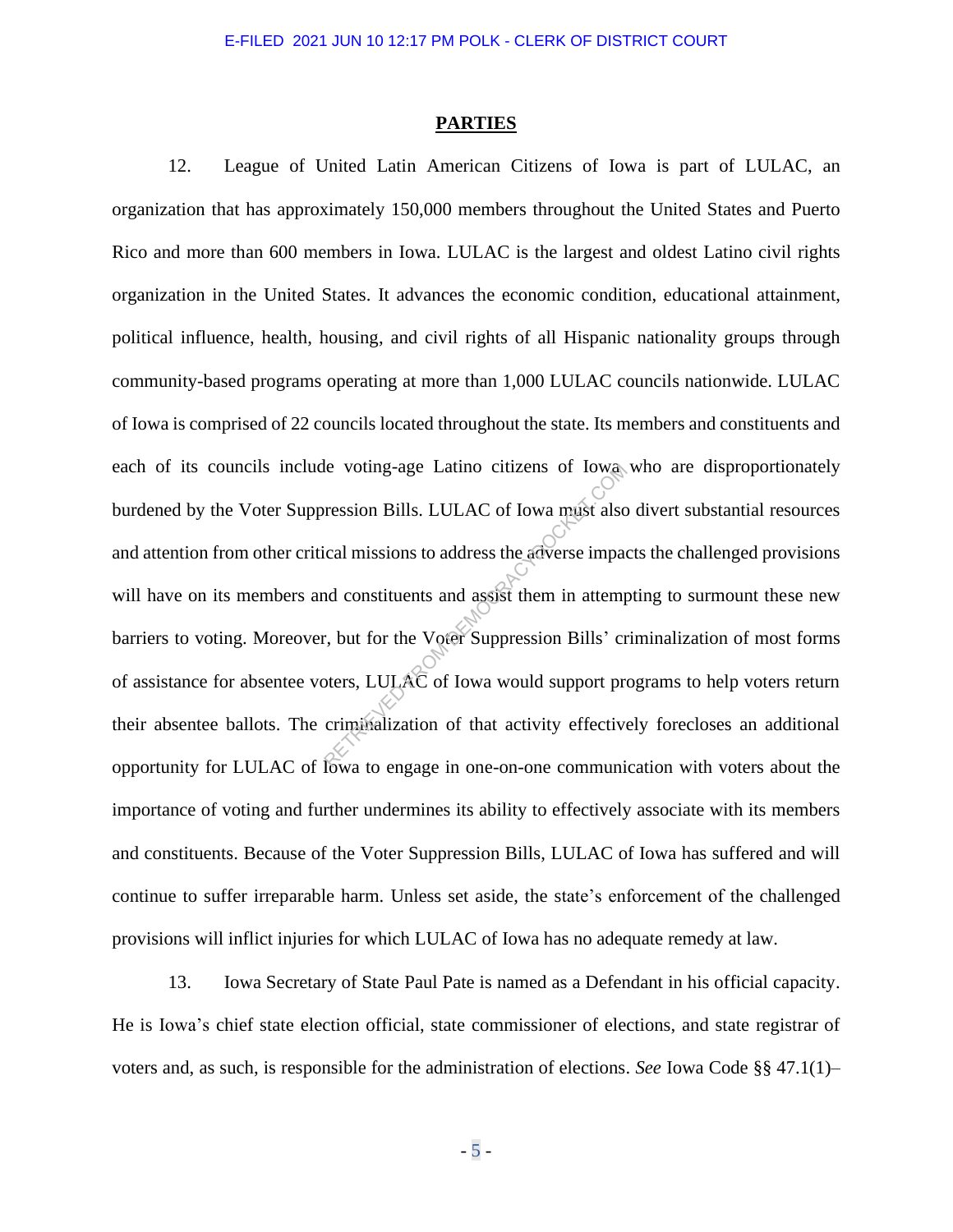(3), 47.7(1). His responsibilities include, but are not limited to, setting forth "uniform election practices and procedures" and supervising local election officials regarding the proper methods of conducting elections. *Id.*  $\S$  47.1(1)–(3).

14. Iowa Attorney General Thomas Miller is named as a Defendant in his official capacity. He is Iowa's chief legal officer and, among other duties, "[s]upervise[s] county attorneys in all matters pertaining to the duties of their offices" and "[i]nform[s] prosecuting attorneys and assistant prosecuting attorneys to the state of all changes in law and matters pertaining to their office." *Id.* § 13.2(1). In this capacity, he supervises prosecutions of violations of the Voter Suppression Bills.

# **FACTUAL ALLEGATIONS**

## **I. Iowa has a long history of secure elections with robust voter participation.**

15. For decades, Iowa's voter turnout rate has consistently been higher than the national average. The citizens of this state have a strong tradition of direct participation in the democratic process, and since Iowa enacted no-excuse absentee voting in 1990, voters have increasingly demonstrated their preference to vote absentee. FACTUAL ALLEGATIONS<br>tory of secure elections with robust vot<br>lowa's voter turnout rate has consistently<br>state have a strong tradition of direct pa<br>acted no-excuse absentee voting in 199<br>e to vote absentee.

16. Under Iowa law, any registered voter may vote absentee, either in person or by mail.

17. Voters who wish to vote absentee in person may do so by requesting and casting an absentee ballot at the county auditor's office or at a satellite absentee voting station.

18. Voters who prefer to vote absentee by mail must first request that an absentee ballot be mailed to them. These voters can then return their absentee ballots in one of several ways. They can (1) mail their ballots back to county auditors' offices; (2) return their ballots to county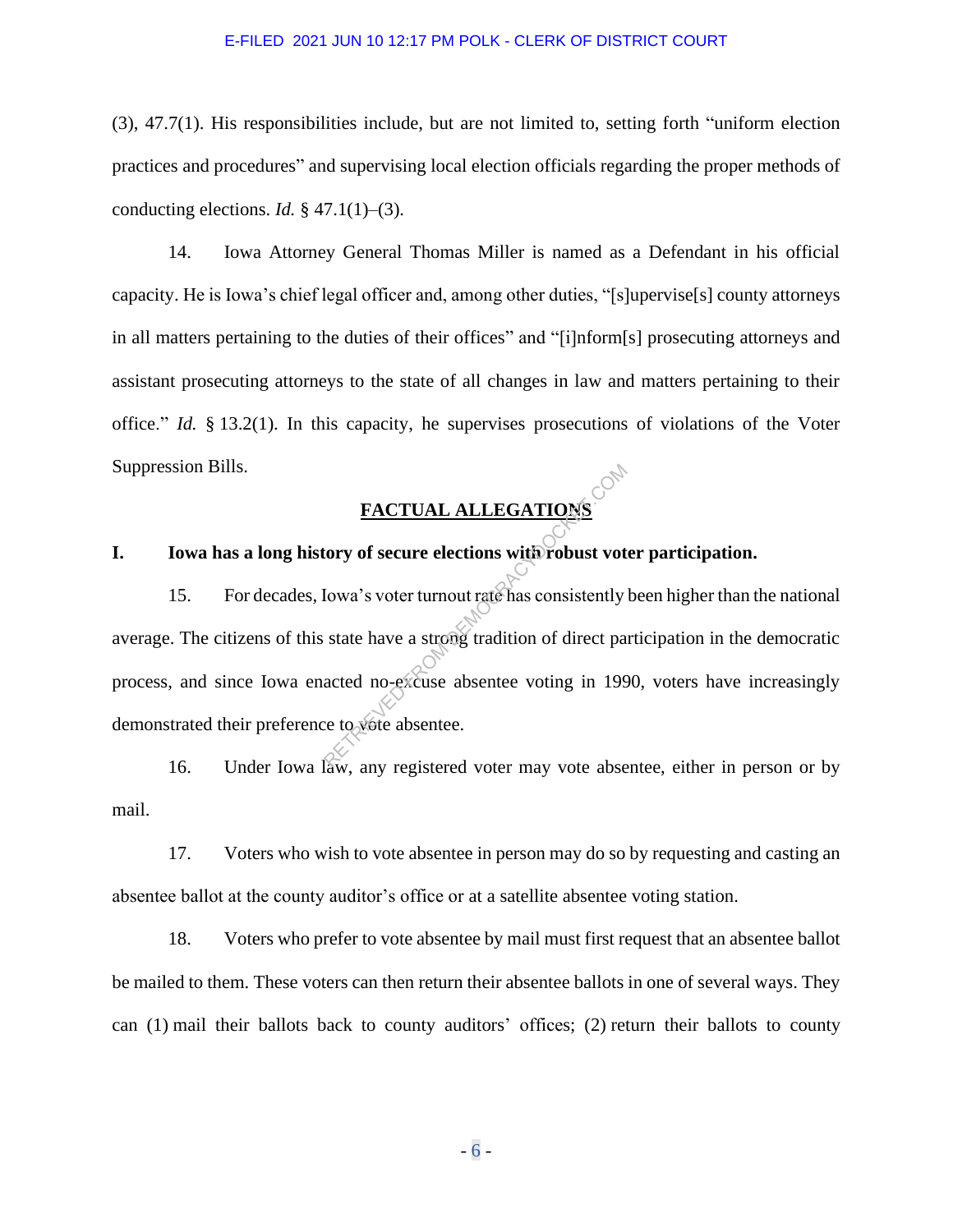auditors' offices in person; (3) place their ballots in drop boxes, where available; or (4) return their ballots in person to satellite absentee voting stations.

19. Between 2000 and 2020, Iowans' use of absentee ballots rose from 21.2 percent of all voters to *63 percent*. This phenomenon preceded the widely observed uptick in absentee voting during the 2020 general election: in 2016 and 2018, more than 40 percent of Iowa voters cast their ballots absentee.

20. Although many Iowans have opted to use the state's no-excuse absentee voting, inperson voting on election day also remains an option.

21. Both methods of voting—absentee and election day in-person—have helped facilitate increasing rates of electoral participation. Indeed, Iowa's 76 percent voter turnout rate in 2020 was among the highest in the nation. More than *1.7 million* Iowans voted in the 2020 presidential election, which broke all previous state records for voter participation. Is of voting—absentee and election at<br>electoral participation. Indeed, Iowa's 76<br>st in the nation. More than 1.7 million<br>broke all previous state records for voter<br>e of this historic turnout, the Sec<br>that "the [voting] pro

22. In the wake of this historic turnout, the Secretary—the state election commissioner—proclaimed that "the [voting] process went very smoothly in Iowa" and that the state was able to "provide safe and secure elections."

23. The Secretary's approbation echoed statements made by other election administrators and elected officials, like Senator Chuck Grassley's glowing endorsement of Iowa's election system: "I have confidence in Iowa's ability to conduct a fair, secure and free election. Our state takes election integrity seriously, earning credibility among the electorate for its absentee ballot system, including service members in the military. Whether voting by absentee ballot or in person, Iowa's Secretary of State and 99 county auditors have a proven track record that Iowans trust."

- 7 -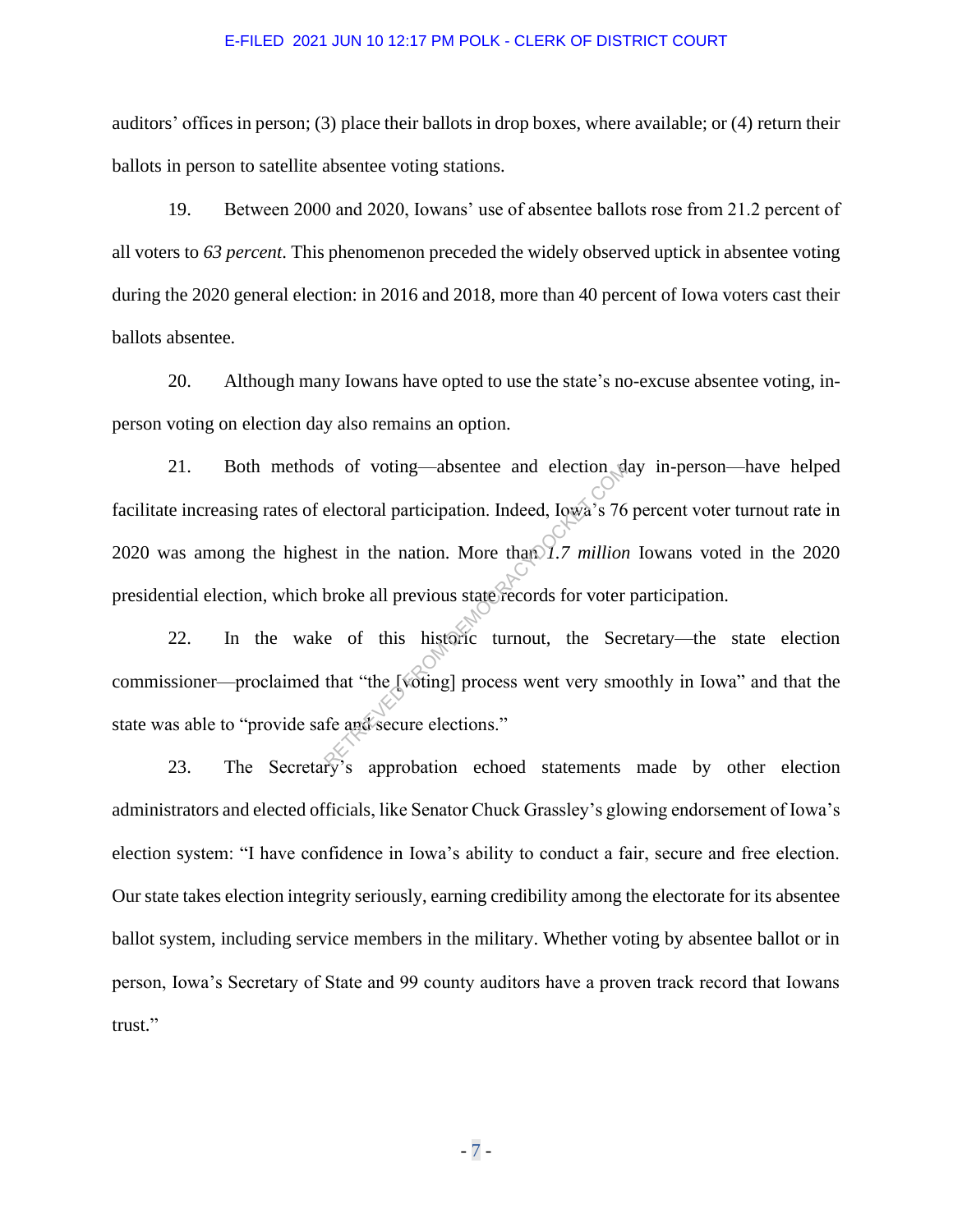24. Iowa's media outlets concurred: according to *The Dispatch-Argus*, the 2020 election produced "record-breaking turnout with no reported cases of election fraud."

# **II. The Iowa Legislature enacts sweeping restrictions designed to impede access to the franchise.**

25. The record-breaking turnout among voters and the testimonials of the Secretary, Senator Grassley, and other officials make clear that Iowa's elections are secure and inspire confidence in the Hawkeye State.

26. But even though Iowa's laws created an environment for secure elections and record turnout, the Legislature hurriedly voted to pass fast-tracked bills that curtail or eliminate many of the provisions that made it possible for Iowans to exercise their fundamental right to vote.

27. First, Republican lawmakers introduced SF 413, which is responsible for most of the Voter Suppression Bills' provisions challenged in this lawsuit, on February 18, 2021.

28. County auditors—who are charged with implementing Iowa's election laws in their respective counties—quickly announced their opposition to various provisions of SF 413, including the restrictions it places on their discretion to set up satellite absentee voting stations. made it possible for Iowans to exercise the<br>ican lawmakers introduced SF413, which<br>provisions challenged in this lawsuit, on<br>ors—who are charged with implementing<br>ly announced their opposition to variables<br>of their discret

29. The Iowa State Association of County Auditors opposed SF 413, with its president, Sioux County Auditor Ryan Dokter, explaining, "Not being able to plan ahead for satellites, and being under the pressure of a shortened absentee window of 18 days creates that potential to create errors, because there's just so much more people coming to your building all at once versus a little more spread out."

30. Linn County Auditor Joel Miller called the legislation—particularly the new penalties it imposes on election officials—"[a]n affront to every county auditor in the state with a passion for creativity, election integrity and increasing voter turnout."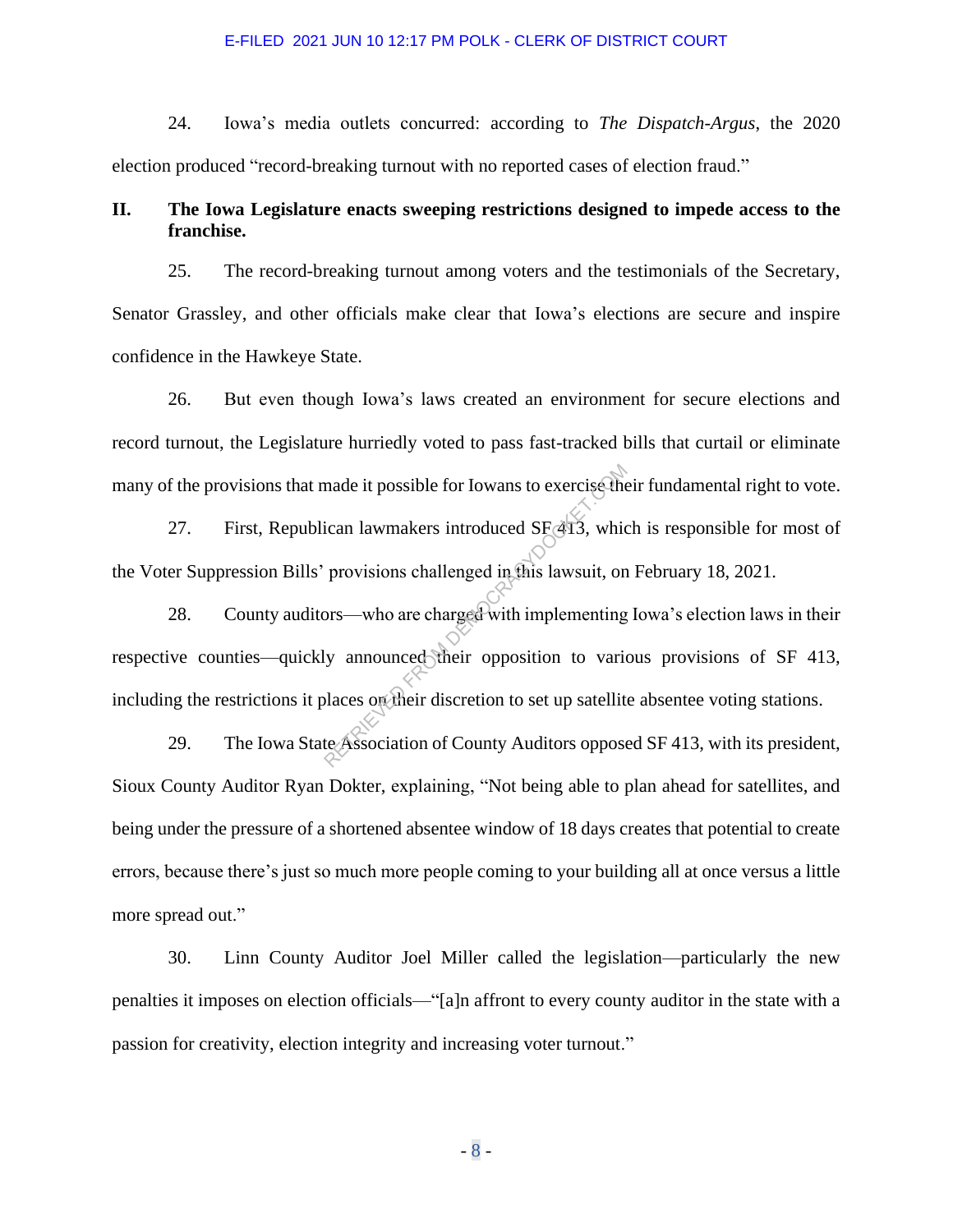31. And, at the public hearing on SF 413, Adams County Auditor Becky Bissell testified that "[s]maller rural counties have a large elderly population who typically choose to vote absentee because of weather or health concerns. Why are we making it harder for them to vote?" Auditor Bissell further remarked—in reference to the elimination of the postmark deadline for absentee ballots in favor of a strict election day receipt deadline—that "[t]o rely solely on the postal system puts our voters at risk."

32. Faith leaders opposed SF 413, questioning whether limiting accessibility to voting opportunities serves the interests of a democratic society.

33. Public opposition also ran strong. Of the more than 1,200 public comments lodged in response to the House iteration of SF 413, fewer than three dozen expressed support for its enactment. enactment. Retation of SF 413, fewer than three doz<br>eration of SF 413, fewer than three doz<br>hearing on SF 413, representatives from<br>ity voters spoke out against many of the councilor Janice Weiner—a former U.S. If<br>pointed to Iowa as

34. At the public hearing on SF 413, representatives from organizations dedicated to elderly, disabled, and minority voters spoke out against many of the challenged provisions.

35. Iowa City Councilor Janice Weiner—a former U.S. Foreign Service officer who, when serving abroad, had pointed to Iowa as a shining example of democratic opportunity observed that reducing the window for absentee voting will disadvantage the elderly, snowbirds, victims of domestic violence, and rural voters. She also noted that she had previously assisted voters with returning their signed and sealed absentee ballots to election officials because these voters had no one else to help them, and that she will now be prohibited from doing so.

36. Despite this opposition, SF 413 passed the Iowa Senate and House of Representatives along strict party lines within days of its introduction: the Senate passed the legislation on February 23, with the House following on February 24.

- 9 -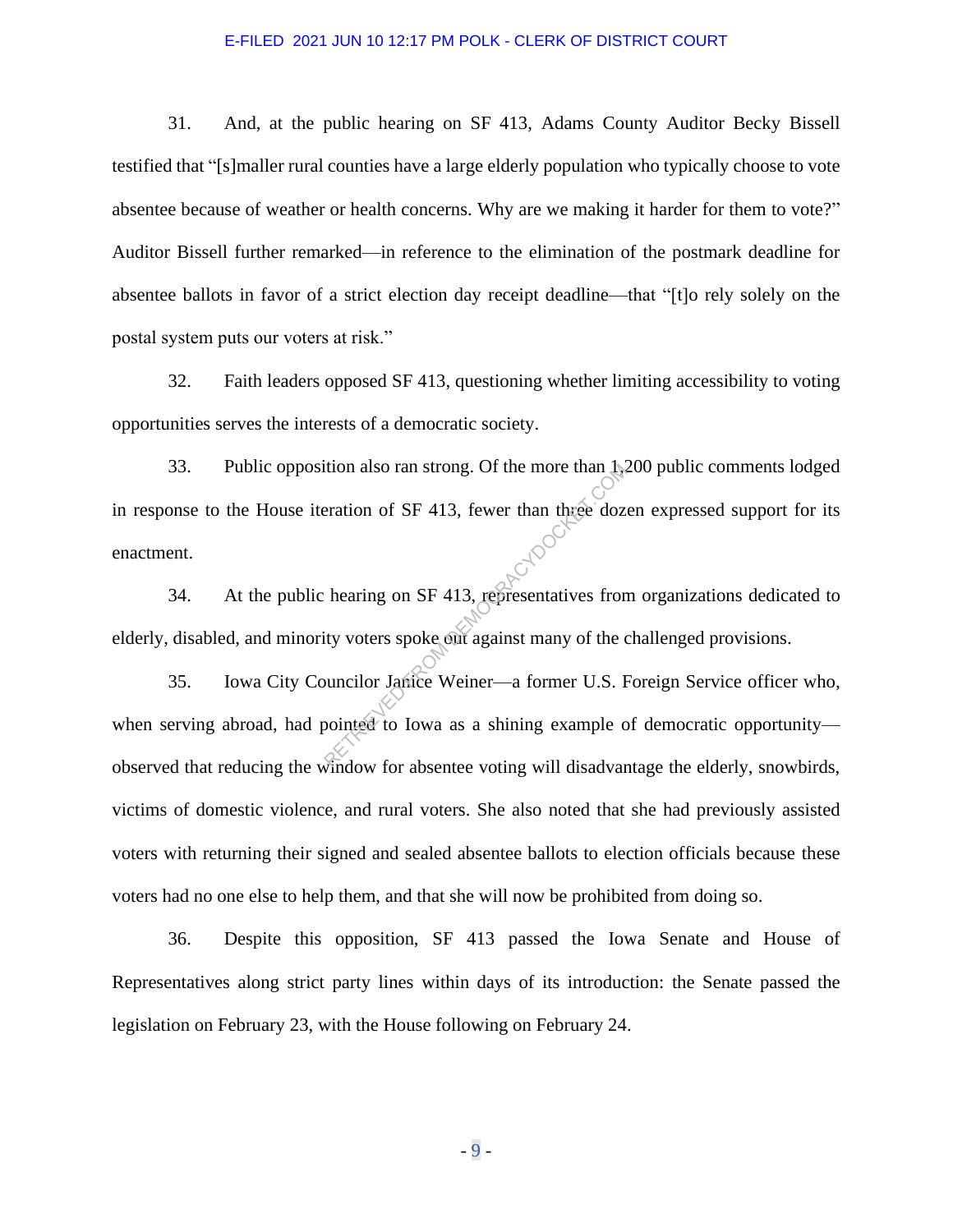37. Governor Kim Reynolds signed SF 413 into law on March 8, 2021. It took effect immediately. *See* SF 413 § 73.

38. On May 19, 2021—the final day of the Iowa Legislature's 2021 session—SF 568 passed the Iowa Senate and House of Representatives with an amendment that was introduced that same day. SF 568, in relevant part, introduces additional restrictions on the establishment of satellite absentee voting stations and the ability of Iowans to assist other voters with their absentee ballots. Governor Reynolds signed SF 568 into law on June 8, 2021.

39. The Voter Suppression Bills impose unjustified burdens on lawful Iowa voters at every step of the voting process, reducing their opportunities to register, vote absentee, and vote in person on election day. **HOOCKET.CC** 

## **A. Voter Registration Restrictions**

40. Prior to the enactment of the Voter Suppression Bills, new voters had until ten days before a general election (and 11 days before other elections) to register to vote using various means. Although in-person registration is still possible at certain locations before election day, *see* Iowa Code § 48A.7A(3), and on election day itself at polling places, *see id.* § 48A.7A(1), the Bills now require that all other methods of registration be closed 15 days before any election. *See* SF 413 § 22 (amending Iowa Code § 48A.9(1)); *see also id.* §§ 24, 45.

## **B. Absentee Voting Restrictions**

41. The Voter Suppression Bills drastically reduce the time period during which voters can request absentee ballots. Under the prior law, Iowans could request an absentee ballot up to 120 days before an election. Now, they can request absentee ballots only *70* days before an election. *See id.* § 43 (amending Iowa Code § 53.2(1)). Because the Bills also require county auditors to stop processing mailed absentee ballot requests 15 days before election day—as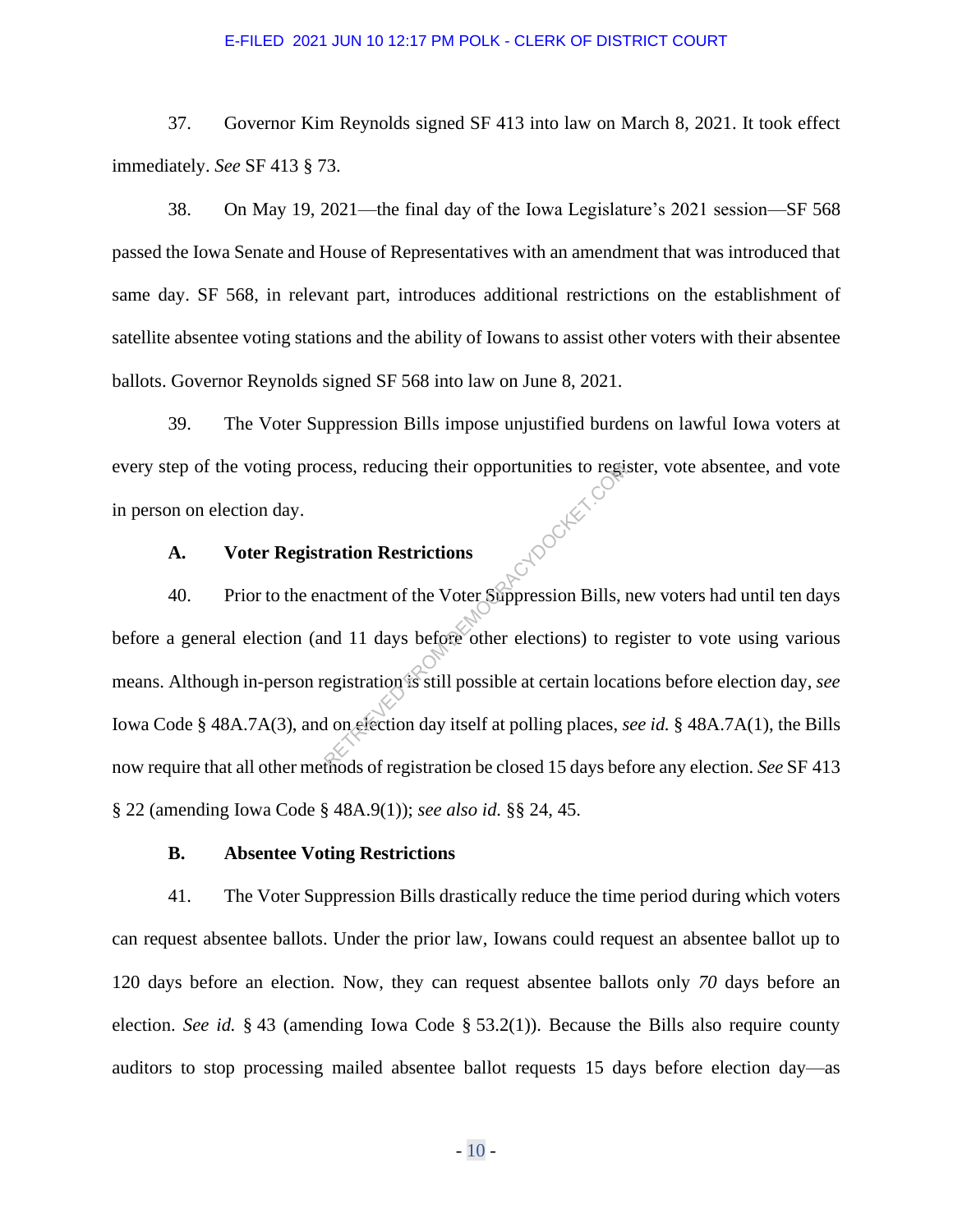opposed to the previous requirement that they stop ten days before general elections—it reduces the amount of time voters have to request absentee ballots by mail from 110 days to 55 days. *See id.* § 45 (adding Iowa Code § 53.2(11)).

42. The Voter Suppression Bills shorten the absentee voting period. Under the prior law, Iowans had up to 29 days to cast an absentee ballot, either in person or by mail. The Voter Suppression Bills reduce this period to only 20 days. *See id.* § 47 (amending Iowa Code  $§ 53.8(1)(a)$ .

43. The Voter Suppression Bills reduce the number of days allotted for election administrators to distribute absentee ballots. Previously, county auditors could mail absentee ballots beginning 29 days before an election and ending ten days before election day, giving county auditors a total of 19 days to mail ballots. But the Bills leave county auditors with just five days to complete the same process: now, absentee ballots can only be mailed during the period starting 20 days before election day and ending 15 days before election day. *See id.* §§ 45, 47 (adding Iowa Code  $\S$  53.2(11) and amending Iowa Code  $\S$  53.8(1)(a)). absentee ballots. Previously, county and<br>fore an election and ending ten days beformail ballots. But the Bills leave county a<br>now, absentee ballots can only be mailed<br>in ending 15 days before election day. See<br>ing Iowa Ce

44. Not only do the Voter Suppression Bills significantly reduce the amount of time voters have to obtain absentee ballots, they also make it more difficult for voters to return those ballots by mail. In previous elections, absentee ballots returned by mail were considered timely if they were received by officials before the polls closed on election day *or* if they were postmarked by the day before the election and delivered to officials by the Monday following election day. Accordingly, absentee voters could mail their ballots at any point up until the day before the election and trust that they would be counted.

45. The Voter Suppression Bills, by contrast, provide that most absentee ballots will be counted *only* if they are received before the polls close on election day. *See id.* § 54 (amending

- 11 -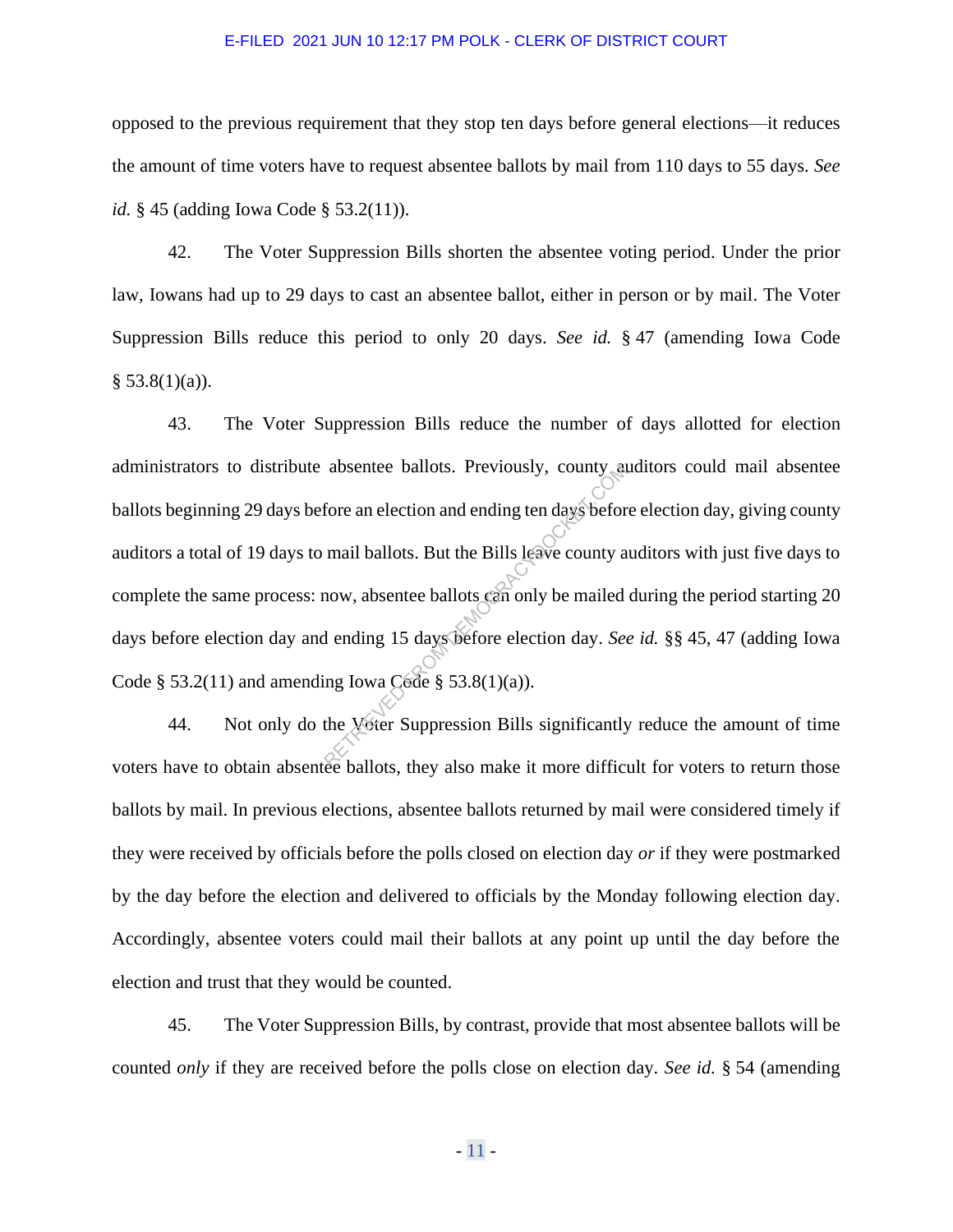Iowa Code § 53.17(2)); *see also id.* §§ 52, 55. According to lawmakers, if this election day receipt deadline had been in place for the 2020 general election, over *6,500 Iowans* would have been disenfranchised.

46. The former postmark deadline for absentee ballots still applies, however, to ballots submitted by Uniformed and Overseas Citizens Absentee Voting Act ("UOCAVA") voters and voters participating in the Secretary's Safe at Home address secrecy program—but not to any other absentee voters. *See id.* §§ 1, 66.

47. Voters who cast their absentee ballots in person are also burdened by the Voter Suppression Bills.

48. Previously, county auditors could exercise their discretion and apply their specialized knowledge of their communities to set up satellite absentee voting stations at senior centers and other high-traffic locations. Iowans could also petition county auditors to open satellite voting sites in certain areas. Satellite absentee voting stations were used throughout Iowa during the 2020 general election, with some counties establishing multiple locations. County auditors could exercise their<br>eir communities to set up satellite absen<br>clocations. Iowans could also petition courses.<br>Satellite absentee voting stations were used.<br>the some counties establishing multiple loppressi

49. The Voter Suppression Bills eliminate county auditors' discretion to open satellite voting stations based on their expertise; instead, SF 413 mandates that such locations can be established *only* "upon receipt of a petition signed by not less than one hundred eligible electors requesting that a satellite absentee voting station be established at a location to be described on the petition*.*" *Id.* § 51 (amending Iowa Code § 53.11(1)).

50. SF 568, in turn, makes it more difficult to successfully petition for satellite absentee voting stations: under the new law, county auditors may decline to open these locations for various standardless reasons, *even if* they receive petitions with adequate numbers of signatures. *See* SF 568 § 40 (amending Iowa Code § 53.11(1)).

- 12 -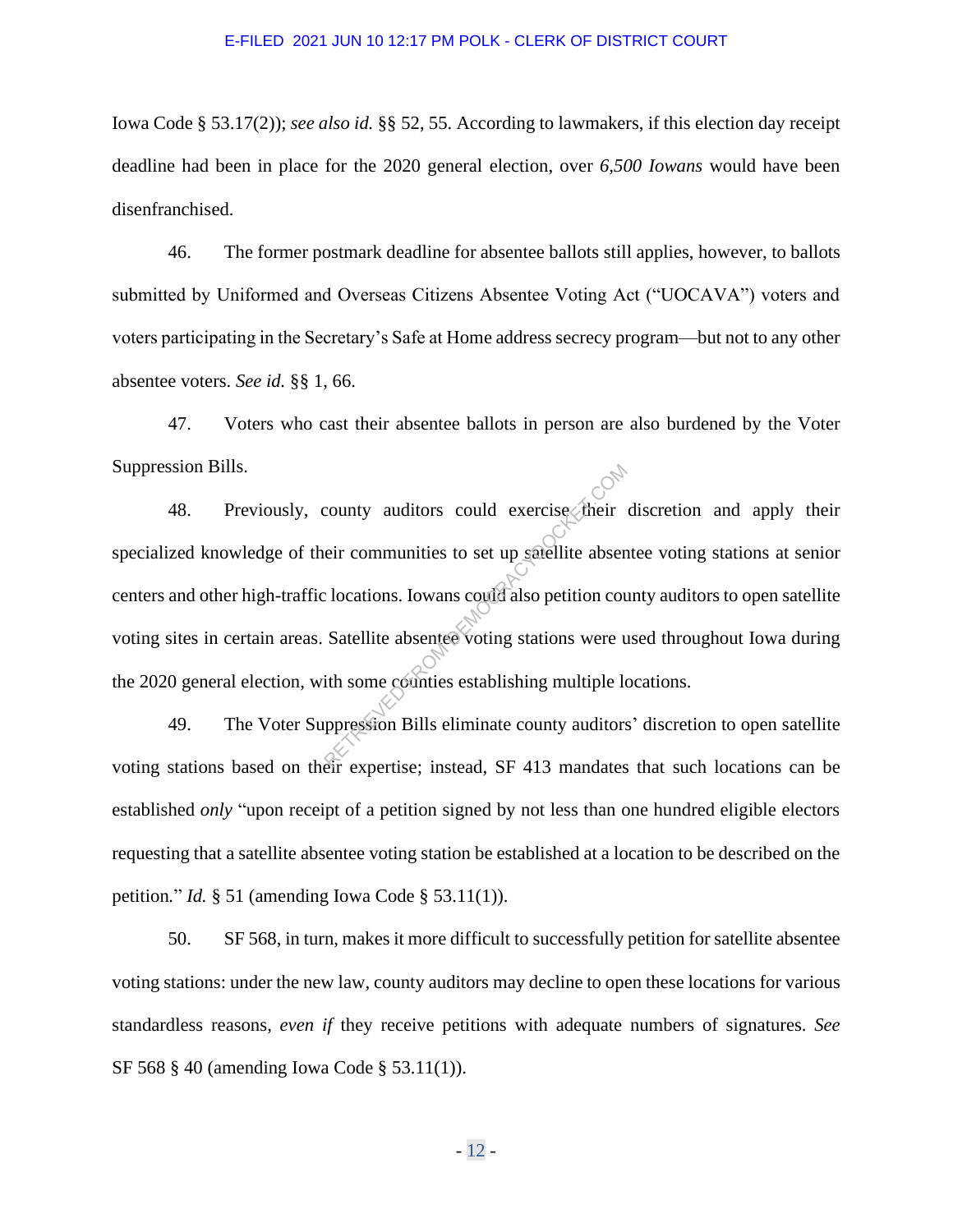51. Restricting the authority of county auditors to open satellite offices in convenient locations means that absentee voters will either need to drive farther to vote in person at county auditors' offices or cast their absentee ballots by mail—which, as discussed above, now runs the risk that the ballots will not be received in time to be counted.

52. The Bills also restrict in-person absentee voting by limiting the number of days that satellite absentee voting stations can be open—from 29 days to only 20 days. *See* SF 413 § 50 (amending Iowa Code  $\S$  53.10(1)).

53. Finally, the Voter Suppression Bills restrict the use of ballot drop boxes, another vehicle that Iowa voters used to safely and securely return their absentee ballots during the 2020 general election. Specifically, the Bills permit each county auditor to establish only *one* drop box regardless of the county's size or population—and only at the auditor's office. *See id.* § 53 (adding Iowa Code § 53.17(1)(c)). Previously, Iowa law did not expressly limit the number of drop boxes that auditors could establish.  $54.$  The burdens the Bills impose on absentee voting are compounded by their new reviously, the Bills permit each county auditor to express to express to express to the Bills impose on absentee voting are the Bills impose on absentee voting are the Bills impose on absentee voting are the Bills impose o

restrictions on voter assistance. Previously, voters could enlist anyone of their choosing, from friends and members of their churches to colleagues and neighbors, to return their absentee ballots to election officials. Such assistance was particularly useful for vulnerable voters like elderly Iowans, victims of domestic violence, and voters who live alone. The Bills, by striking contrast, prohibit all but a limited set of individuals—family members and housemates—from providing such assistance to most voters (the "Voter Assistance Ban"). *See* SF 413 §§ 48, 53, 56, 62; SF 568 § 43.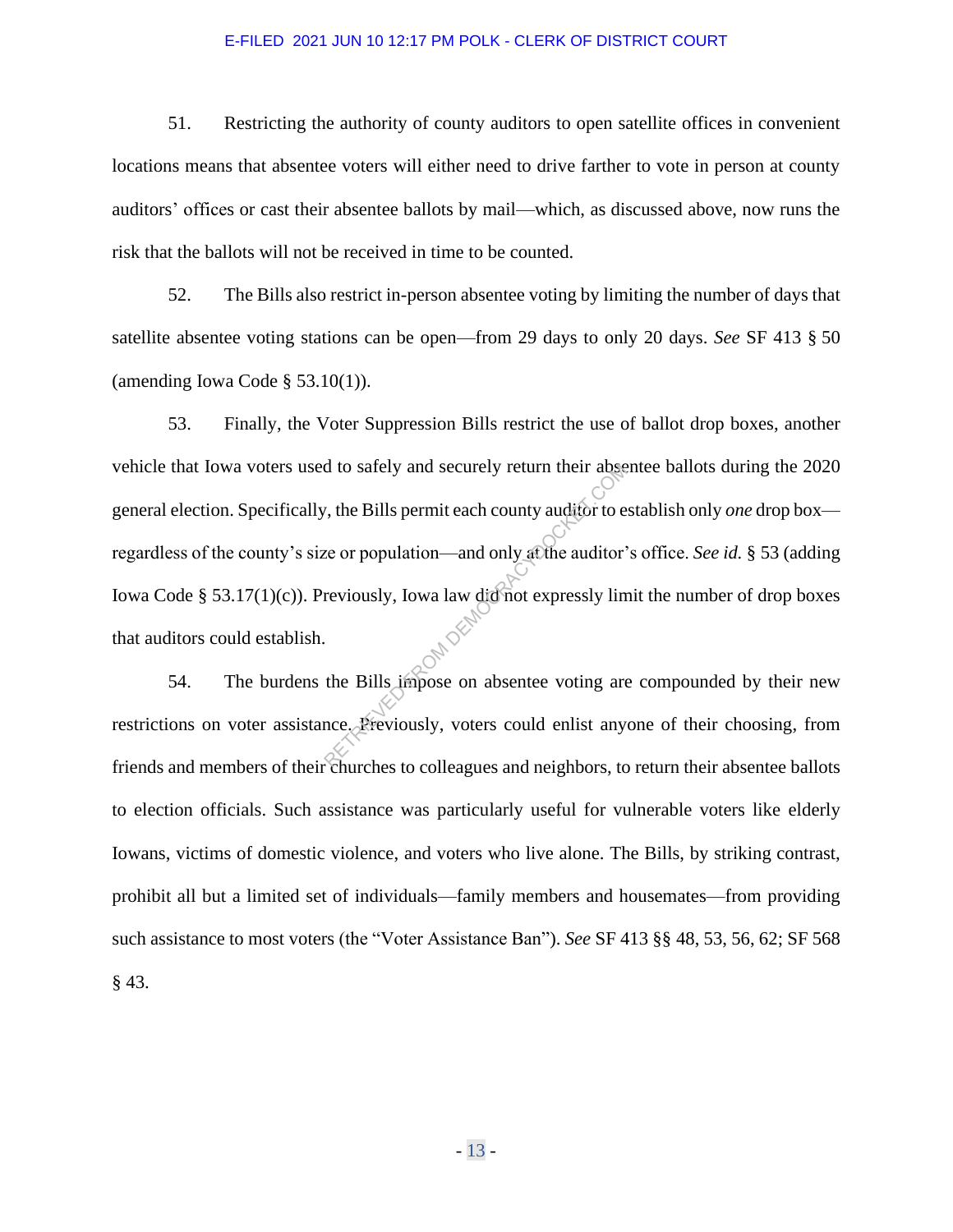55. And while blind and physically disabled voters may designate delivery agents to return their absentee ballots, such delivery agents are limited to returning only *two* ballots per election. *See* SF 568 § 43 (amending Iowa Code § 53.33(3)–(4)).

56. Anyone who assists another voter by returning the voter's absentee ballot in violation of the new laws is now guilty of election misconduct in the third degree, *see* SF 413 § 8—a serious misdemeanor under Iowa law. *See* Iowa Code § 39A.4(2).

## **C. Election Day Voting Restrictions**

57. The Voter Suppression Bills also target Iowans who vote in person on election day.

58. Previously, polling places stayed open from 7:00 a.m. until 9:00 p.m. on election day during general elections. But the Voter Suppression Bills now mandate a closing time of 8:00 p.m. for *all* elections. *See* SF 413 § 36 (amending Iowa Code § 49.73(2)).

59. The Bills also cut back on protections for workers who need to take time off to vote on election day. Previously, voters who did not have three consecutive non-working hours to vote when polls were open were entitled to take time off, without fear of penalty. Under the Voter Suppression Bills, however, that protection extends only to voters who do not have *two* consecutive non-working hours to vote when the polls are open. *See id.* § 41 (amending Iowa Code § 49.109). olling places stayed open from 7:00 a m<br>s. But the Voter Suppression Bills now<br>lee SF 413 § 36 (amending Jowa Code § 4<br>o cut back on protections for workers who<br>voters who did not have three consecutive<br>entitled to take ti

## **D. Other Provisions**

60. Other provisions of the Voter Suppression Bills are designed, in ways big and small, to make the voting process more difficult and less accessible for Iowans.

61. Previously, Iowa voters were marked "inactive," and thus put at risk that their registrations would be canceled, if postage paid preaddressed return cards sent by county auditors—"on which the registered voter may state the registered voter's current address"—were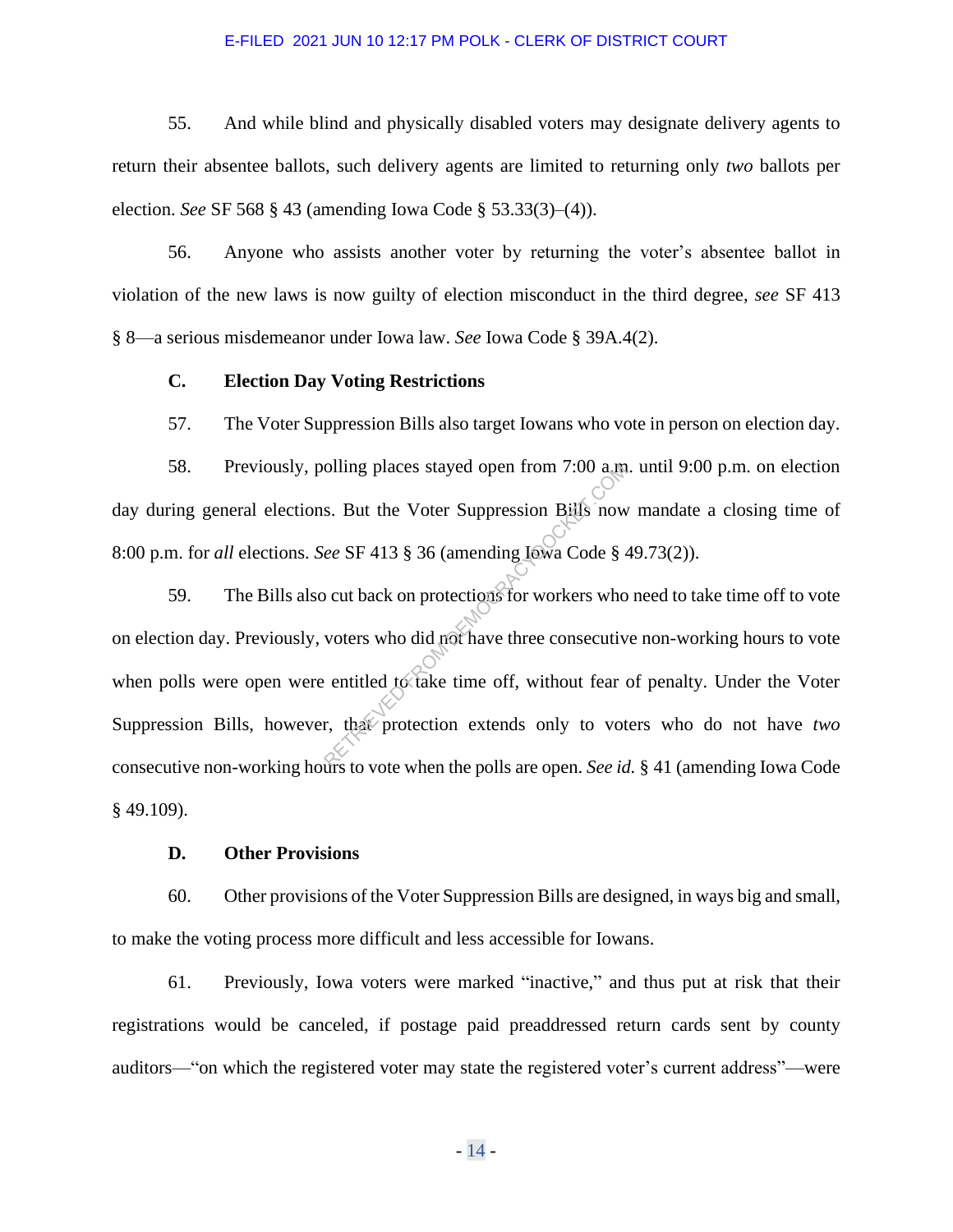returned as either undeliverable or indicating that the voters no longer lived at the addresses on record. Iowa Code § 48A.29. A voter's registration would then be canceled if the voter remained inactive for two successive general elections. *See id.* § 48A.30(1)(g).

62. Under the Voter Suppression Bills, this process is accelerated and puts voters at greater risk of unwarranted cancelation. Voters who do not vote in even a *single* general election are automatically marked "inactive," kickstarting a process that may ultimately result in their removal from the voter rolls. SF 413  $\S$  25 (amending Iowa Code  $\S$  48A.28(1)–(2)).

63. The Voter Suppression Bills also prohibit county auditors from proactively sending absentee ballot applications to voters. Now, absentee ballot applications can be distributed only in response to a voter's request, *see id.* § 43 (amending Iowa Code § 53.2(1))—a restriction that serves no purpose other than to inhibit county auditors' attempts to expand access to the franchise in their communities. to voters. Now, absentee ballot applicated<br>st, *see id.* § 43 (amending Iowa Code §<br>to inhibit county auditors' attempts to executly auditors and organizations have poplications. But the Bills bar that practice a

64. Historically, county auditors and organizations have prefilled certain background sections of absentee ballot applications—by entering the voter's name and address, for example to streamline the application process. But the Bills bar that practice and permit only the types and dates of elections to be prefilled. *See id.* § 44 (adding Iowa Code § 53.2(2)(d)).

65. The Voter Suppression Bills' burdens extend to election officials as well. Upon the Secretary's notice of a *technical infraction* committed by a county auditor—which could be *any* "apparent technical violation of a provision of" the state's election code, no matter how minor, Iowa Code § 39A.6(1)—the auditor must pay a fine of up to \$10,000, and the matter is referred to the Attorney General for potential criminal proceedings. *See* SF 413 §§ 9–10 (amending Iowa Code § 39A.6(3) and adding Iowa Code § 39A.6(4)).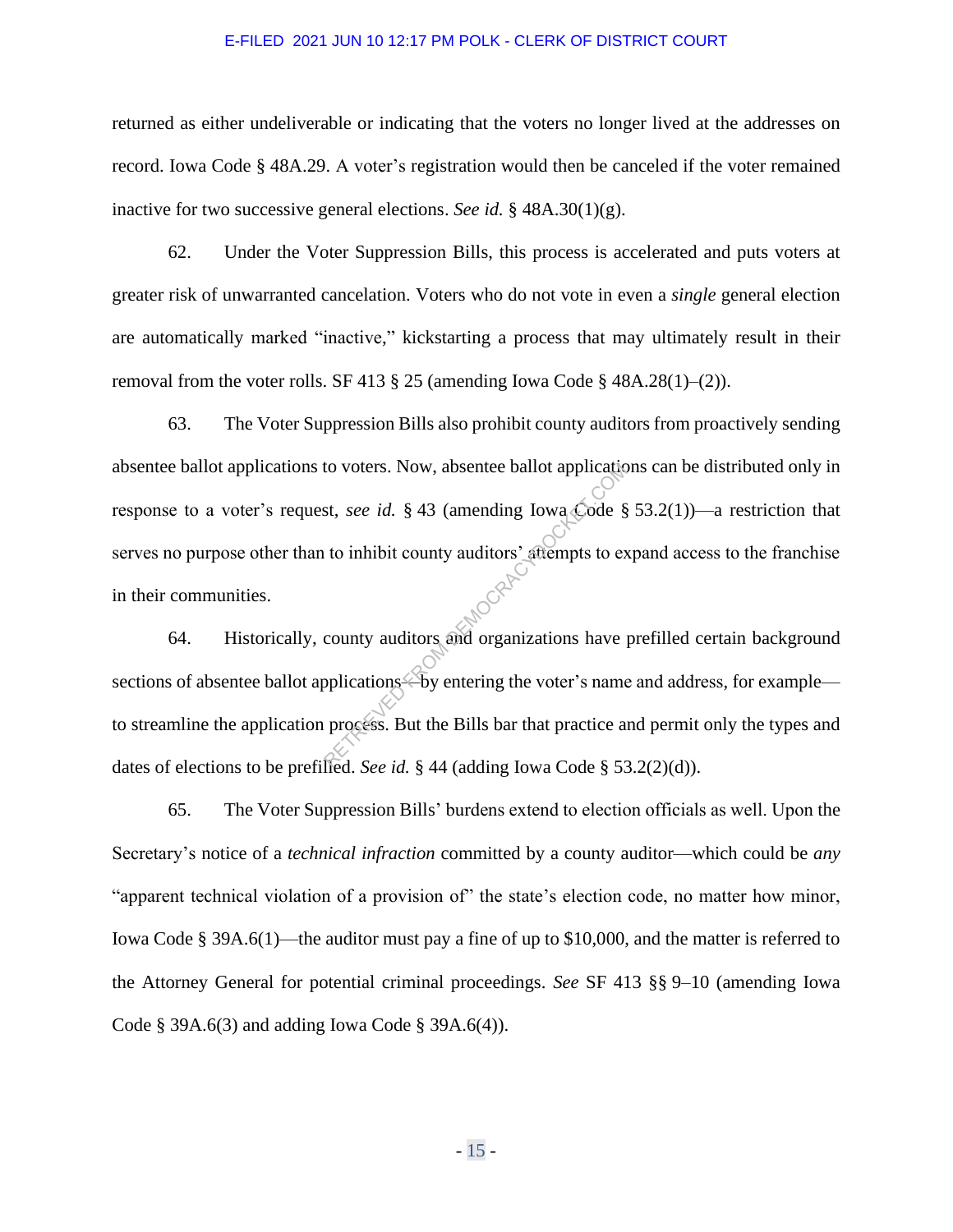66. Moreover, it is now a serious misdemeanor for an election official to interfere with poll watchers and other partisan challengers, *see id.* § 7 (adding Iowa Code § 39A.4(1)(b)), even if those individuals attempt to disrupt or otherwise impede the electoral process.

67. Finally—and ominously—the Voter Suppression Bills now deputize law enforcement agencies and the state patrol to "prevent" violations of the election code. *Id.* § 42 (adding Iowa Code § 50.52). By moving beyond investigation and enforcement and into prevention, the Bills implicitly sanction the use of voter intimidation tactics by law enforcement.

## **III. The Legislature's justifications for the Voter Suppression Bills lack any support, are pretextual, and are insufficient to justify burdens on the fundamental right to vote.**

68. Each provision of the Voter Suppression Bills challenged in this lawsuit burdens Iowa voters, making the voting process more difficult and making it less likely that every vote will be counted. Taken as a whole, the Bills target and restrict virtually *every aspect* of the voting process—registering to vote, requesting and submitting absentee ballots, and even in-person voting on election day. on of the Voter Suppression Bills challer<br>ng process more difficult and making it levels.<br>the Bills target and restrict virtually<br>requesting and submitting absentee ballo<br>ns are not justified by any legitimate, and

69. These burdens are not justified by any legitimate, much less compelling, state interests.

70. According to SF 413's House sponsor, "[t]his bill has never had nor does it have anything to do with fraud." The purpose of the bill, its supporters claim instead, is to ensure election integrity; prevent voters from casting early votes they later regret; and reduce the length of each election season because their constituents are purportedly tired of being contacted by candidates.

71. But nothing in the challenged provisions of the Bills actually serves any of these ostensible interests. Instead, the Bills simply make it harder for Iowans to cast ballots and have those ballots counted.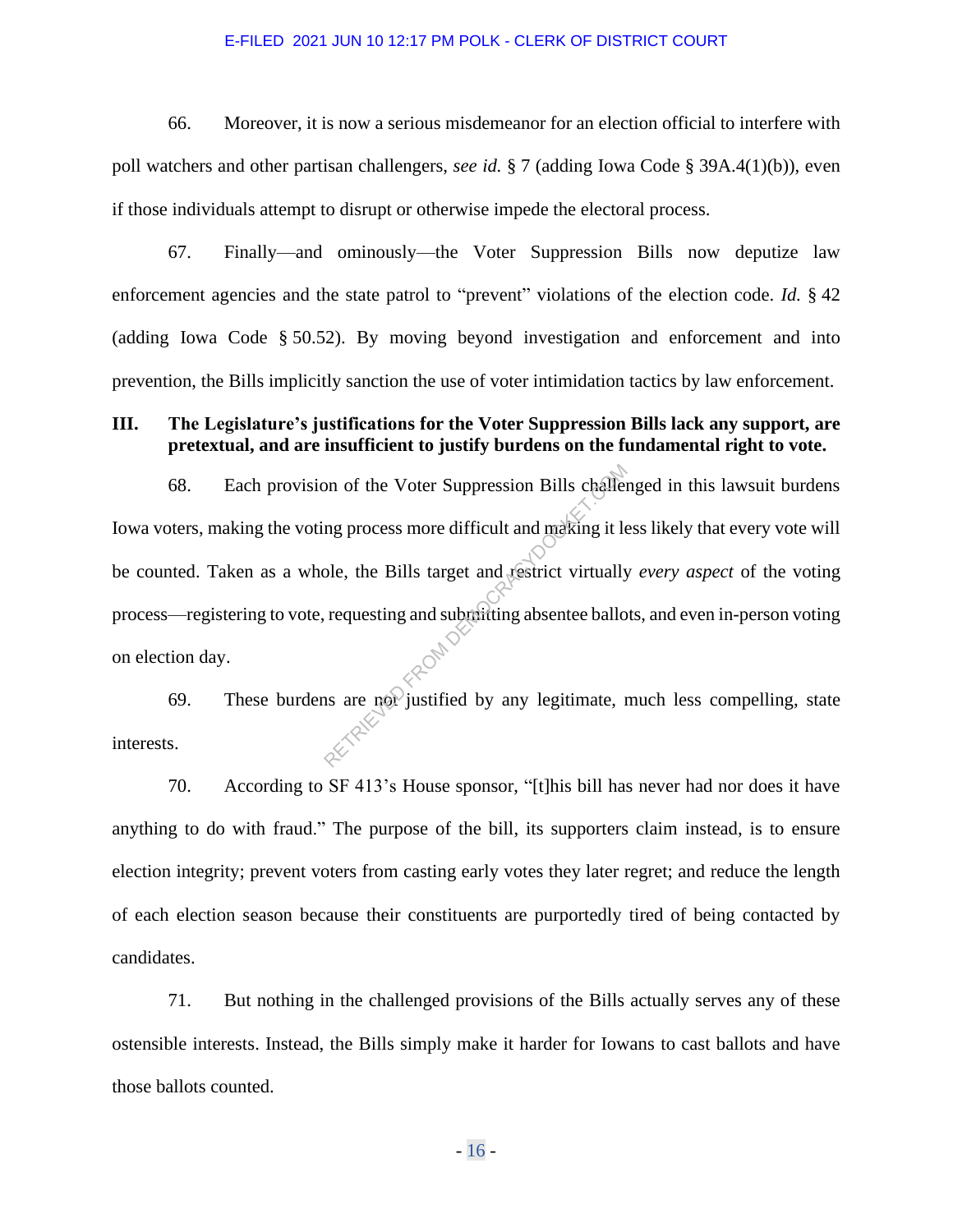72. There is no evidence of widespread unlawful voting in Iowa, and certainly no evidence of fraud attributable to the voting procedures targeted by the Voter Suppression Bills.

73. Nor do any of the challenged provisions actually address Iowans' purported weariness with campaigns or reduce the amount of unwanted interaction between voters and candidates. And even if this justification were genuine, the fact that some voters are tired of politicians does not justify imposing a burden on Iowans' opportunities to vote and make their voices heard.

74. Because the Iowa Constitution safeguards the right to vote and the freedom to engage in political expression, it prohibits the enforcement of laws—like the Voter Suppression Bills—that attempt to impede the exercise of these sacred constitutional rights.

# **CAUSES OF ACTION**

# **COUNT I**

# **Violation of Article II, Section 1 of the Iowa Constitution (Right to Vote):**

75. Plaintiff realleges and incorporates by reference all prior paragraphs of this Complaint and the paragraphs in the counts below as though fully set forth herein. on, it prohibits the enforcement of laws-<br>
Le the exercise of these sacred constitution<br>
CAUSES OF ACTION<br>
COUNT I<br>
Le II, Section 1 of the Iowa Constitution<br>
Leges and sincorporates by reference as<br>
as in the counts below

76. Article II, Section 1 of the Iowa Constitution mandates that all adult residents "shall be entitled to vote at all elections," except those otherwise disqualified by Article II, Section 5. "Voting is a fundamental right in Iowa," and "regulatory measures abridging the right to vote 'must be carefully and meticulously scrutinized.'" *Chiodo v. Section 43.24 Panel*, 846 N.W.2d 845, 848, 856 (Iowa 2014) (quoting *Devine v. Wonderlich*, 268 N.W.2d 620, 623 (Iowa 1978)).

77. The challenged provisions of the Voter Suppression Bills impose burdens on voters generally, with particularly severe impacts on the right to vote for minority voters, elderly voters,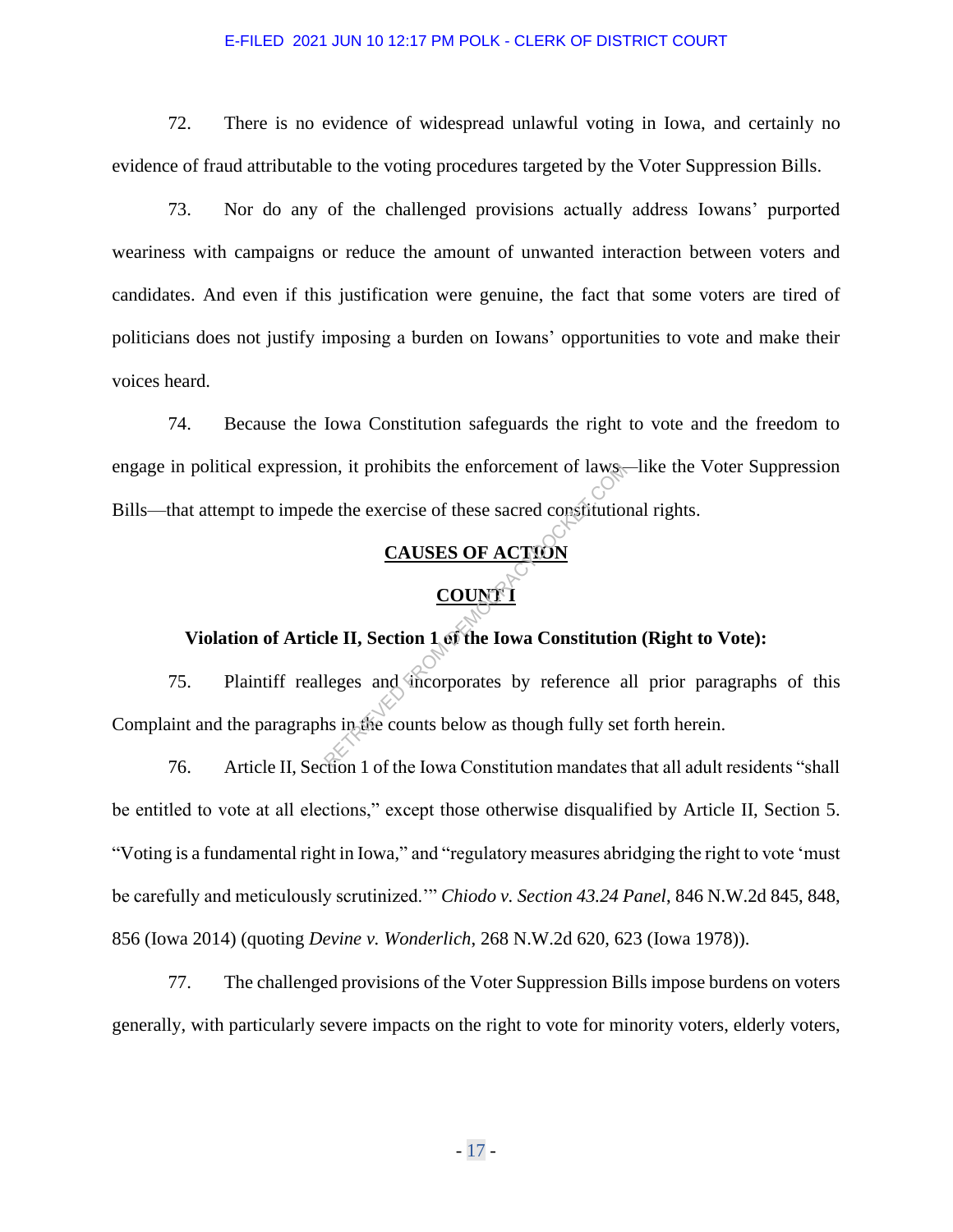rural voters, young voters, poor voters, new voters, and voters with disabilities. These voters are more likely to vote absentee or lack flexible schedules that allow them to vote on election day.

78. These burdens are not justified by correspondingly weighty interests.

79. The impact of the Voter Suppression Bills is substantial, severe, and unnecessary. The Iowa Legislature gutted the well-functioning absentee voting system that facilitated record turnout in 2020, when—for the first time in a general election—more Iowans voted absentee than in person on election day. Iowa's election system had consistently received bipartisan plaudits for its integrity and security, and that did not change in the run up to the 2020 general election or during its aftermath.

80. Instead of restoring faith in the integrity of Iowa's elections, the Voter Suppression Bills destroy confidence in the openness, accessibility, and fairness of the state's elections.

81. Shortening the absentee ballot request and voting timeframes reduces Iowans' opportunities to vote absentee and places additional, unnecessary strains on voters and election administrators. Moreover, these challenged provisions provide even less time for voters and election officials to address voter or administrative errors. toring faith in the integrity of Iowa's electric compared to the openness, accessibility, and fairness of the openness, accessibility, and fairness of the absentee ballot request and voting the e and places additional, unn

82. These burdens are not theoretical; if the Voter Suppression Bills' requirement that all but two narrow categories of absentee ballots be received by county officials by the close of polls on election day had been in place during the 2020 general election, thousands of Iowans who voted absentee would have been disenfranchised because their ballots—which were indisputably cast before election day—arrived at county auditors' offices after the polls closed.

83. Restricting the number of drop boxes and the ability of county auditors to establish opportunities for absentee voting at their offices and satellite absentee voting stations places undue

- 18 -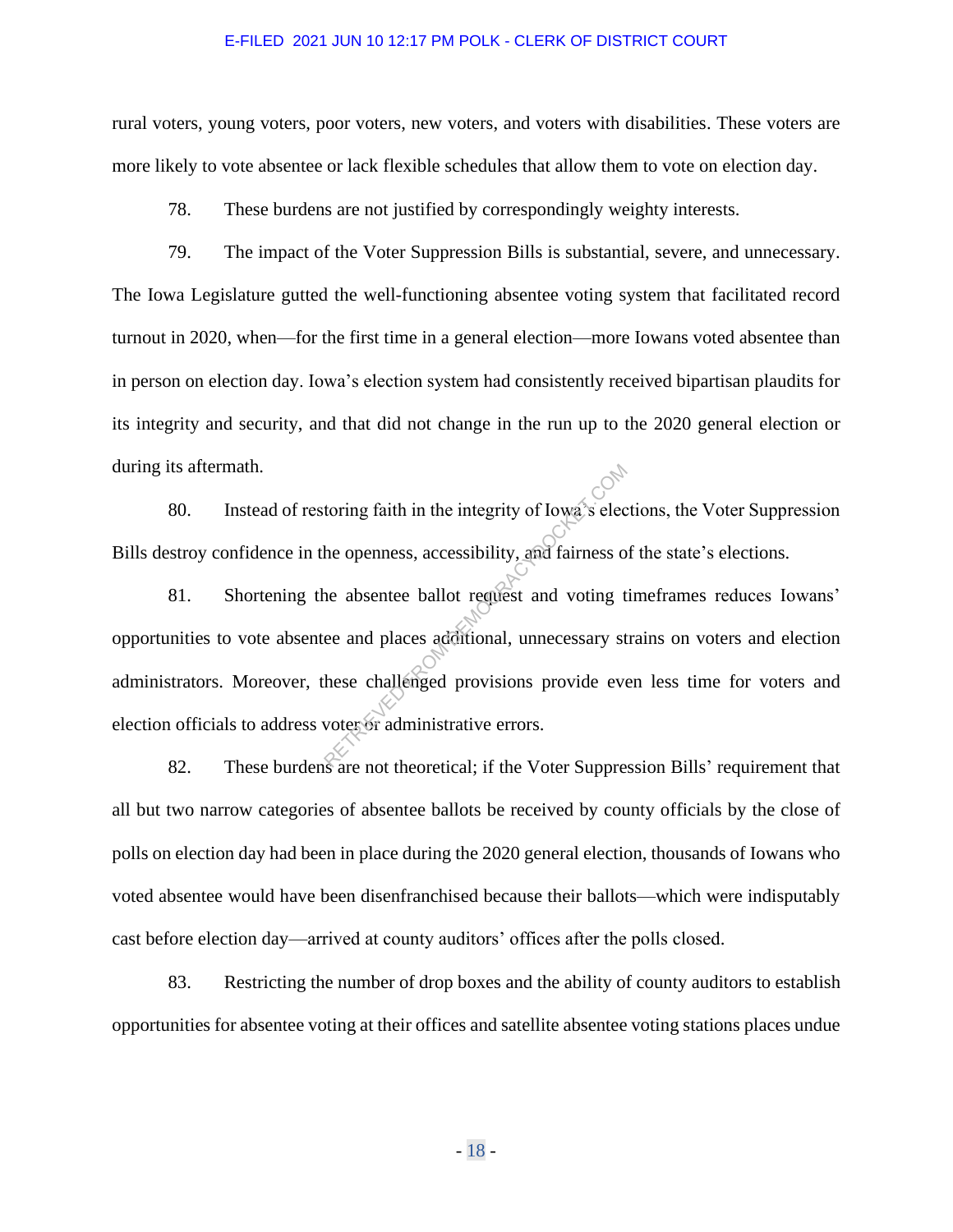burdens on voters who wish to cast their absentee ballots in person to avoid the uncertainties of mail delivery.

84. Iowans who vote on election day now have less time to do so—not only because the polls will close earlier, but also because they are guaranteed fewer hours off of work to cast their ballots.

85. Many Iowans have traditionally relied on individuals they trust to return their absentee ballots, but the Voter Suppression Bills now criminalize such assistance when provided by all but a limited group of people, severely restricting the ability of most absentee voters to return their ballots. Individuals who live alone and away from immediate family members are especially impacted by the Voter Assistance Ban. This hardship is compounded by the reductions in the absentee ballot request and voting timeframes, as well as the elimination of the postmark receipt deadline for most voters. In short, voters who had previously relied on assistance from individuals other than the limited categories listed in the Bills now have even less opportunity to receive absentee ballots and ensure that their ballots are returned in time to be counted. This hardship is compound<br>istance Ban. This hardship is compound<br>woting timeframes, as well as the elimina<br>short, voters who had previously relied or<br>gories listed in the Bills now have even<br>that their ballots are returned

86. The individual and collective impacts of the challenged provisions of the Voter Suppression Bills are severe and will substantially burden Iowa voters, including Plaintiff's members.

87. None of these provisions serves a compelling or even a legitimate government interest.

88. Absent relief from this Court, the Voter Suppression Bills will burden Iowans' right to vote, which violates Article II, Section 1 of the Iowa Constitution.

- 19 -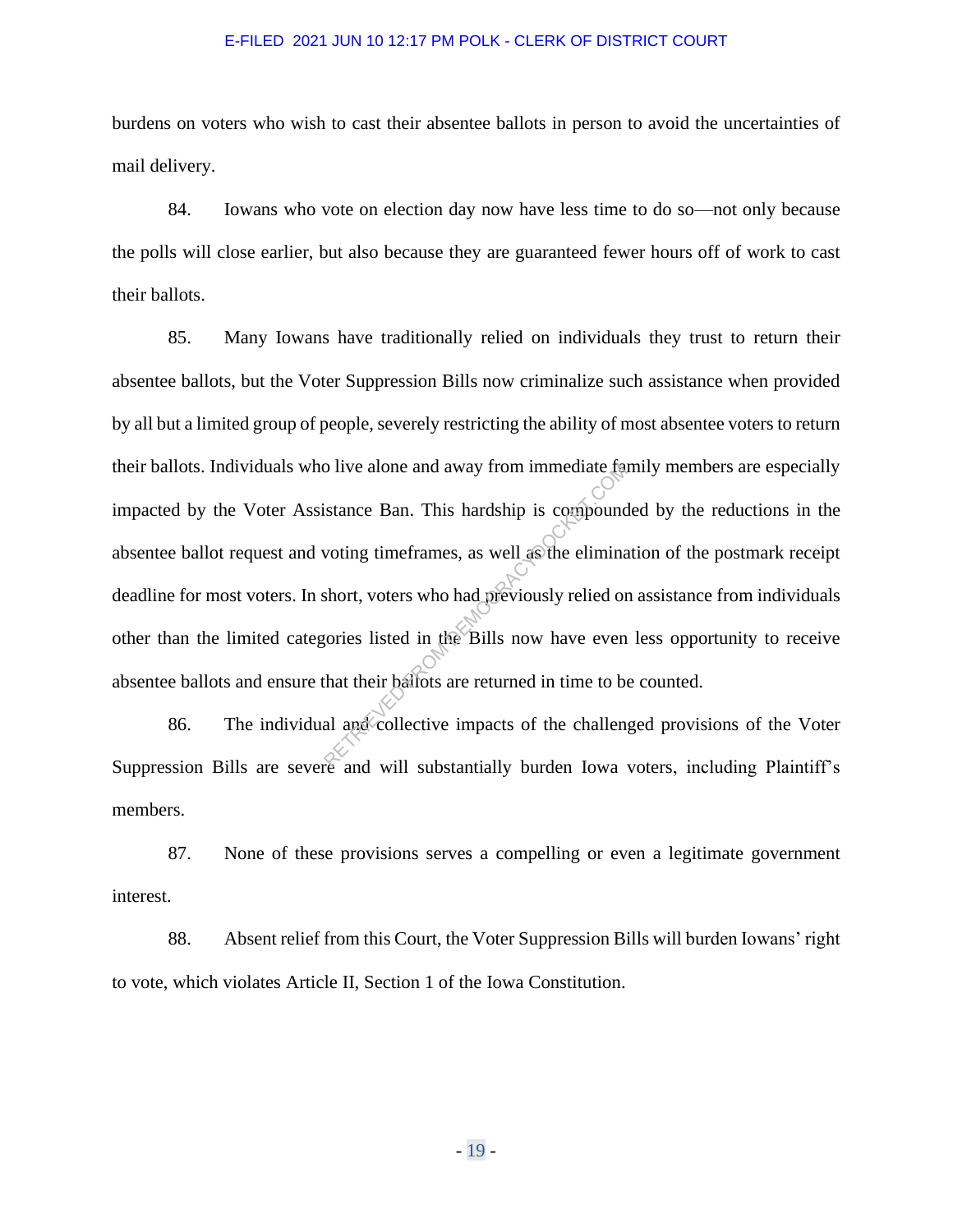#### **COUNT II**

## **Violation of Article I, Section 7 of the Iowa Constitution (Free Speech and Association):**

89. Plaintiff realleges and incorporates by reference all prior paragraphs of this Complaint and the paragraphs in the counts below as though fully set forth herein.

90. Article I, Section 7 of the Iowa Constitution protects "the liberty of speech." The Supreme Court of Iowa has "said that 'the Iowa Constitution generally imposes the same restrictions on the regulation of speech as does the federal constitution.'" *Bierman v. Weier*, 826 N.W.2d 436, 451 (Iowa 2013) (quoting *State v. Milner*, 571 N.W.2d 7, 12 (Iowa 1997)).

91. The Voter Assistance Ban violates the free speech and association guarantees of the Iowa Constitution.

92. The Voter Assistance Ban prohibits core political expression. Efforts to encourage and aid Iowa voters are "the type of interactive communication concerning political change that is appropriately described as 'core political speech.'" *Meyer v. Grant*, 486 U.S. 414, 421–22 (1988); *see also NAACP v. Button*, 371 U.S. 415, 437 (1963) ("'Free trade in ideas' means free trade in the opportunity to persuade to action . . . ." (quoting *Thomas v. Collins*, 323 U.S. 516, 537 (1945))). Sistance Ban violates the free speech as<br>
sistance Ban prohibits core political expression<br>
type of interactive communication conce<br>
core political speech."" Meyer v. Grant, 4<br>
371 U.S. 415, 437 (1963) ("Free trade is<br>
con

93. The Voter Assistance Ban violates the Iowa Constitution because it infringes on the rights of free speech and free expression and is not justified by any compelling state interest. In particular, other Iowa laws already criminalize any undue influence or voter fraud that the Voter Assistance Ban might be intended to address. *See* Iowa Code § 39A.2–4.

94. Absent relief from this Court, the Voter Assistance Ban will prevent Plaintiff and its members from engaging in constitutionally protected conduct, which violates Article I, Section 7 of the Iowa Constitution.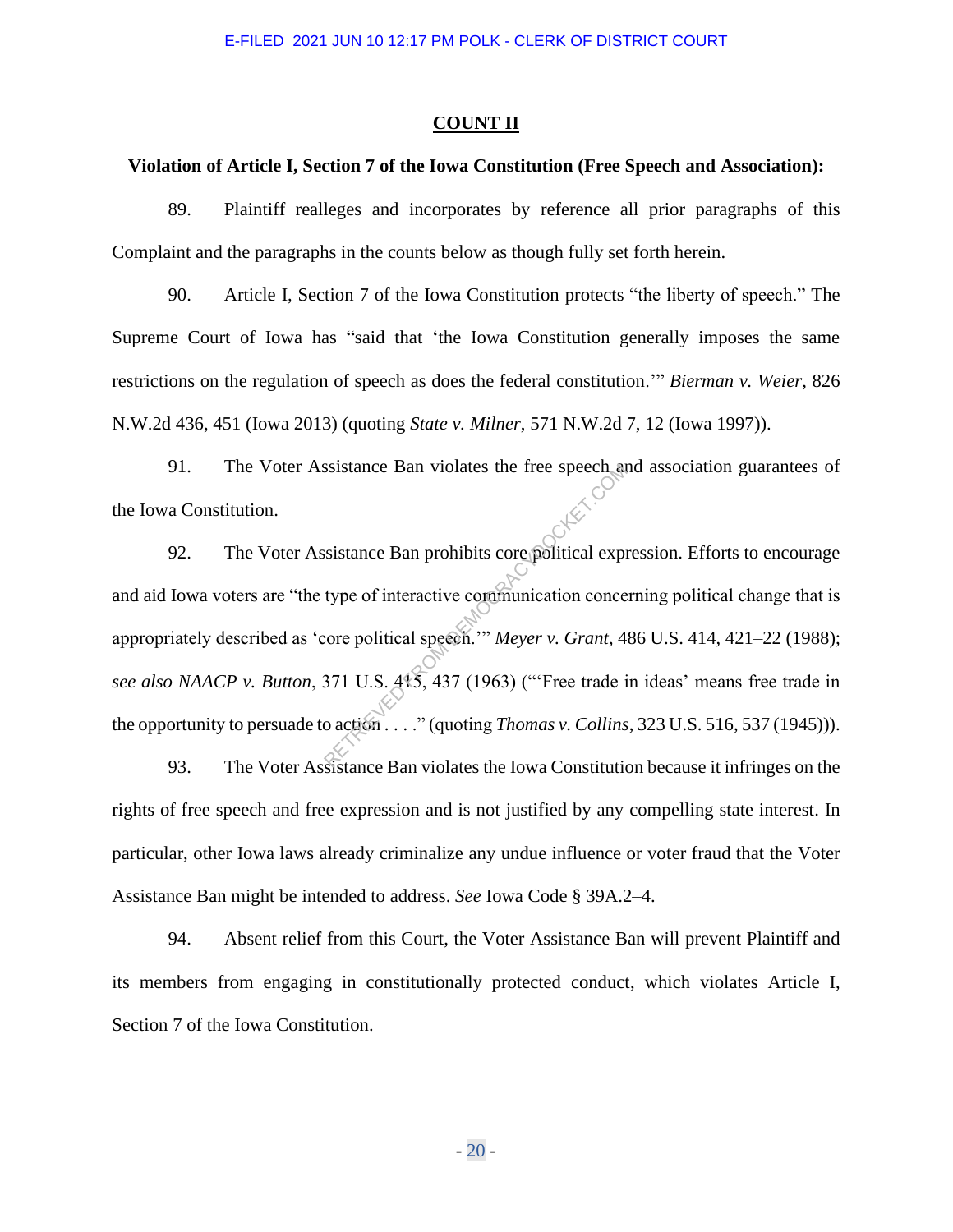#### **COUNT III**

### **Violation of Article I, Section 6 of the Iowa Constitution (Equal Protection):**

95. Plaintiff realleges and incorporates by reference all prior paragraphs of this Complaint and the paragraphs in the counts below as though fully set forth herein.

96. "The foundational principle of equal protection is expressed in article I, section 6 of the Iowa Constitution," *Varnum v. Brien*, 763 N.W.2d 862, 878 (Iowa 2009), which provides that "[a]ll laws of a general nature shall have a uniform operation." "The essential promise of equal protection is that 'all persons similarly situated should be treated alike.'" *Clayton v. Iowa Dist. Ct.*, 907 N.W.2d 824, 827 (Iowa Ct. App. 2017) (quoting *Racing Ass'n of Cent. Iowa v. Fitzgerald*, 675 N.W.2d 1, 7 (Iowa 2004)).

97. The Voter Suppression Bills subject Iowa's absentee voters to arbitrary and disparate treatment because they mandate that ballots cast under identical circumstances will not be counted on equal terms. They require county auditors to reject most—*but not all*—absentee ballots that arrive after 8:00 p.m. on election day. But some absentee ballots will be counted if they arrive at county auditors' offices by the Monday following election day so long as their envelopes bear adequate postmarks. RETRIEVED (quoting *Racing Ass*<br>
(a)).<br>
(a)).<br>
(a) uppression Bills subject Iowa's absent<br>
they mandate that ballots cast under ider<br>
They require county auditors to reject r<br>
p.m. on election day. But some absentee b<br>
fic

98. The Voter Suppression Bills thus treat ballots cast by similarly situated Iowans differently, denying some their fundamental right to vote.

99. Under the Bills, if two Iowa voters—one of whom is a Safe at Home voter, the other of whom is not—live next door to each other and mail their absentee ballots at the same time on the day *before* election day, and the ballots arrive at their county auditor's office at the same time on the day *after* election day, only one of those absentee ballots would be counted.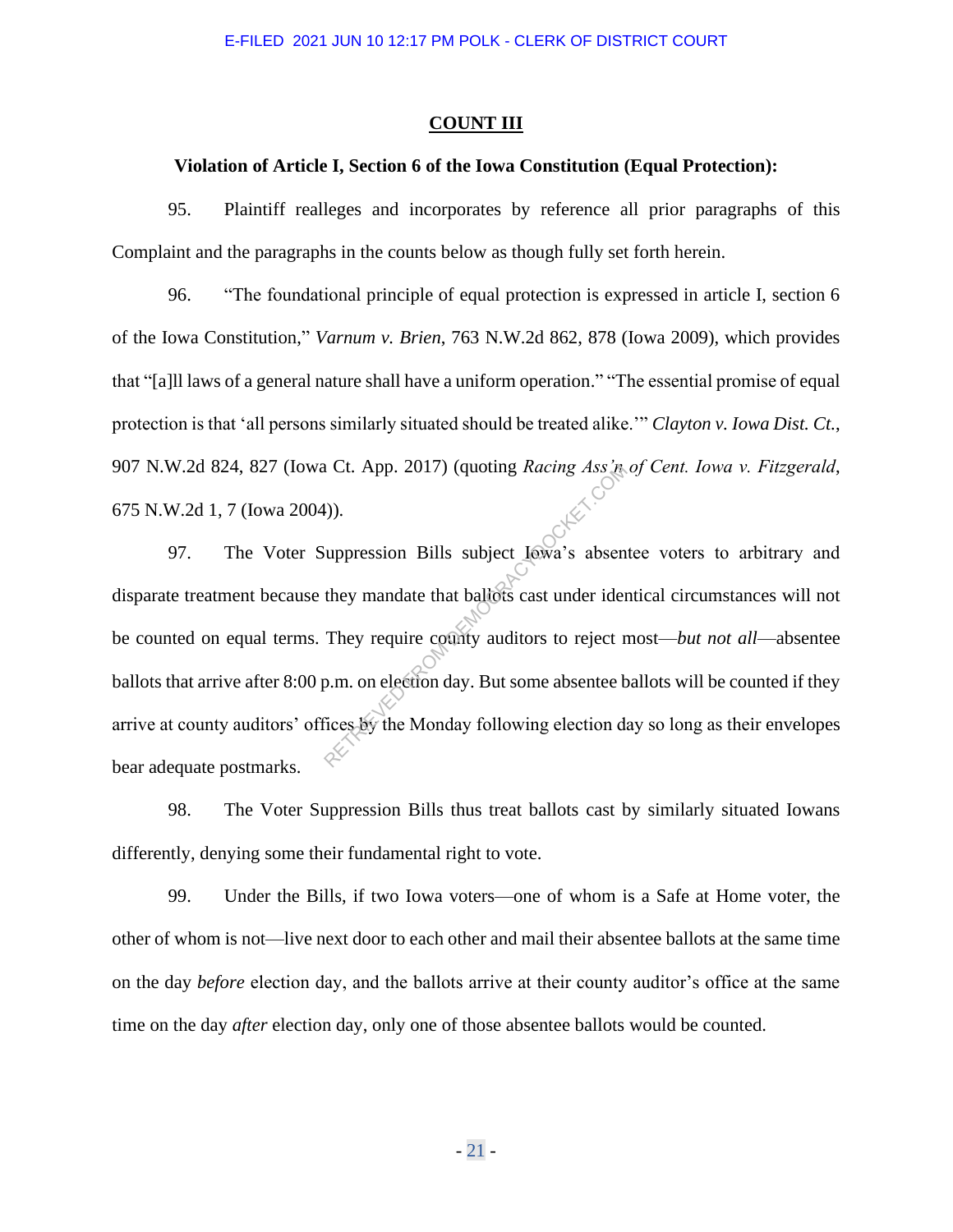100. In a similar vein, UOCAVA voters who reside on the other side of the Canadian border, and whose properly postmarked absentee ballots arrive at their county auditors' offices by the Monday after election day, would have their votes counted. But Iowans who spend the winter months in locations like Florida or Arizona—or who are abroad during the voting period but ineligible for UOCAVA—would be disenfranchised if they returned their ballots under identical circumstances. This also holds true for college students voting absentee from out-of-state schools.

101. Absent relief from this Court, the Voter Suppression Bills will impose an arbitrary and disparate mechanism for determining whether Iowans' votes—including the votes of Plaintiff's members—will be counted, which violates Article I, Section 6 of the Iowa Constitution.

## **COUNT IV**

# **Violation of Article I, Sections 6 and 7 of the Iowa Constitution (Viewpoint Discrimination):**

102. Plaintiff realleges and incorporates by reference all prior paragraphs of this Complaint and the paragraphs in the counts below as though fully set forth herein.

103. Equal protection forbids "'[f]encing out' from the franchise a sector of the population because of the way they may vote." *Carrington v. Rash*, 380 U.S. 89, 94 (1965); *see also Adams v. Fort Madison Cmty. Sch. Dist.*, 182 N.W.2d 132, 134 (1970) ("[T]he voting power of an individual voter or group of voters may not be cut down or eliminated by [] irrelevant factors  $\dots$ ."). Example 2. Sections 6 and 7 of the Towa Const<br>
Discrimination:<br>
Eges and incorporates by reference a<br>
ns in the counts below as though fully set<br>
tion forbids "[f]encing out' from the<br>
ay they may vote." *Carrington v. Ras* 

104. Likewise, constitutional guarantees of free speech protect citizens against "a law that has the purpose and effect of subjecting a group of voters or their party to disfavored treatment by reason of their views." *Vieth v. Jubelirer*, 541 U.S. 267, 314 (2004) (Kennedy, J., concurring); *see also Bierman*, 826 N.W.2d at 451 (noting that Iowa Constitution's free speech protections mirror First Amendment's).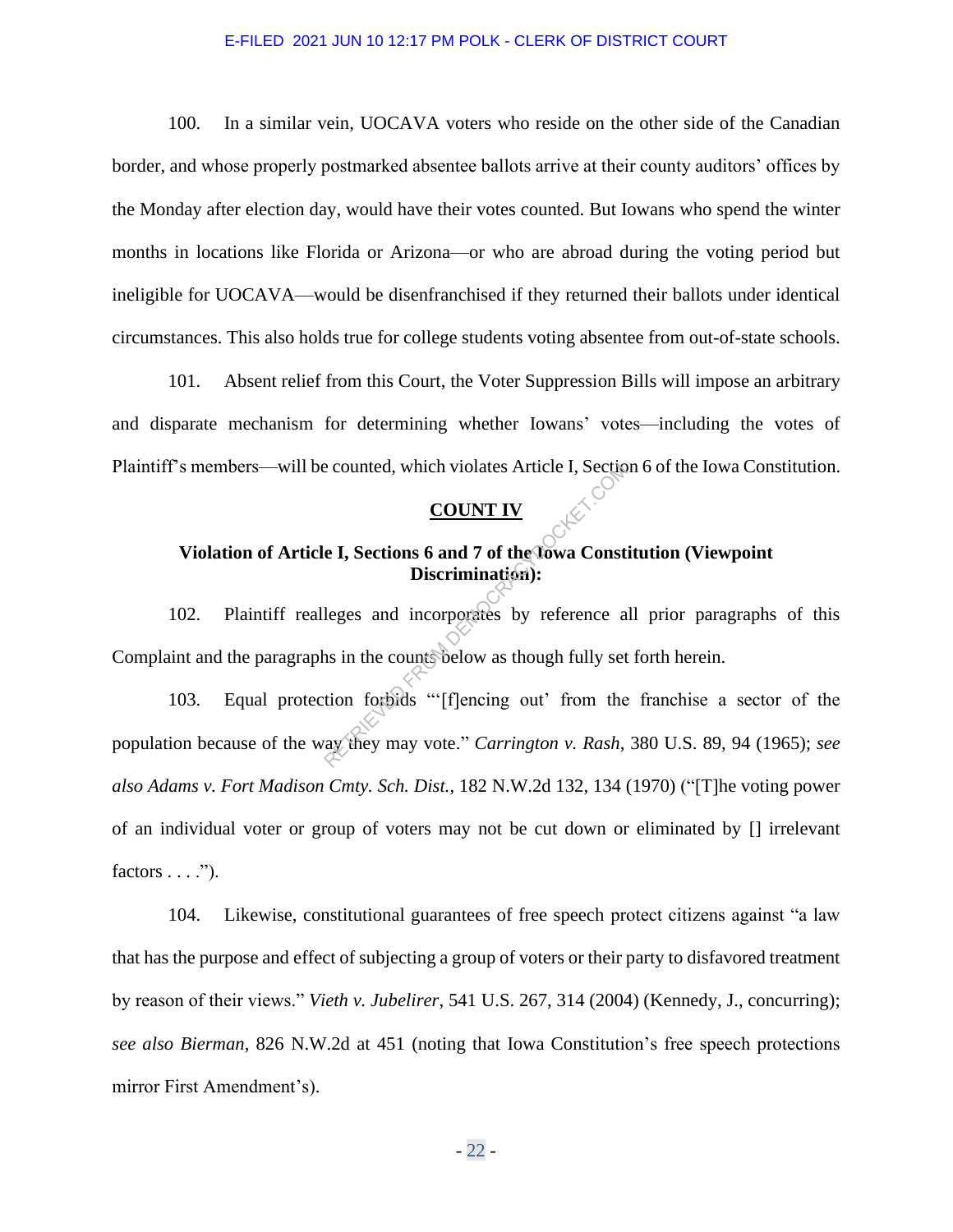105. The Voter Suppression Bills target individuals who are more likely to vote for Democratic Party candidates, including Latino voters and other voters of color. The Iowa Legislature, with intent to achieve a partisan advantage, has manipulated the state's election mechanics in ways that restrict or eliminate methods of voting that are disproportionately used by Plaintiff's members and the communities they serve because of their perceived political views and, in doing so, imposed unjustified barriers on Plaintiff's members' ability to participate in the political process.

106. Absent relief from this Court, the Voter Suppression Bills will serve to impermissibly target and burden voters—including Plaintiff's members—because of their political beliefs, which violates Article I, Sections 6 and 7 of the Iowa Constitution

## **PRAYER FOR RELIEF**

WHEREFORE, Plaintiff respectfully requests that this Court enter the following relief against the Defendants: A. An order declaring that Sections 1, 22, 36, 41, 43, 45, 47, 50–53, 54, and 66 of

- SF 413, Sections 40 and 43 of SF 568, and all other sections incorporating these and the other challenged provisions into the Iowa election laws violate the Iowa Constitution; den voters—including Plaintiff's members<br>
le I, Sections 6 and 7 of the Iowa Constit<br> **PRAYER FOR RELIEF**<br>
multiff respectfully requests that this Courting<br>
that Sections 1, 22, 36, 41, 43, 4<br>
ons 40 and 43 of SF 568, and
- B. An order enjoining Defendants, their respective agents, officers, employees, and successors, and all persons acting in concert with each or any of them from implementing, enforcing, or giving any effect to the challenged provisions;
- C. An order awarding Plaintiff its costs, disbursements, and reasonable attorneys' fees incurred in bringing this action; and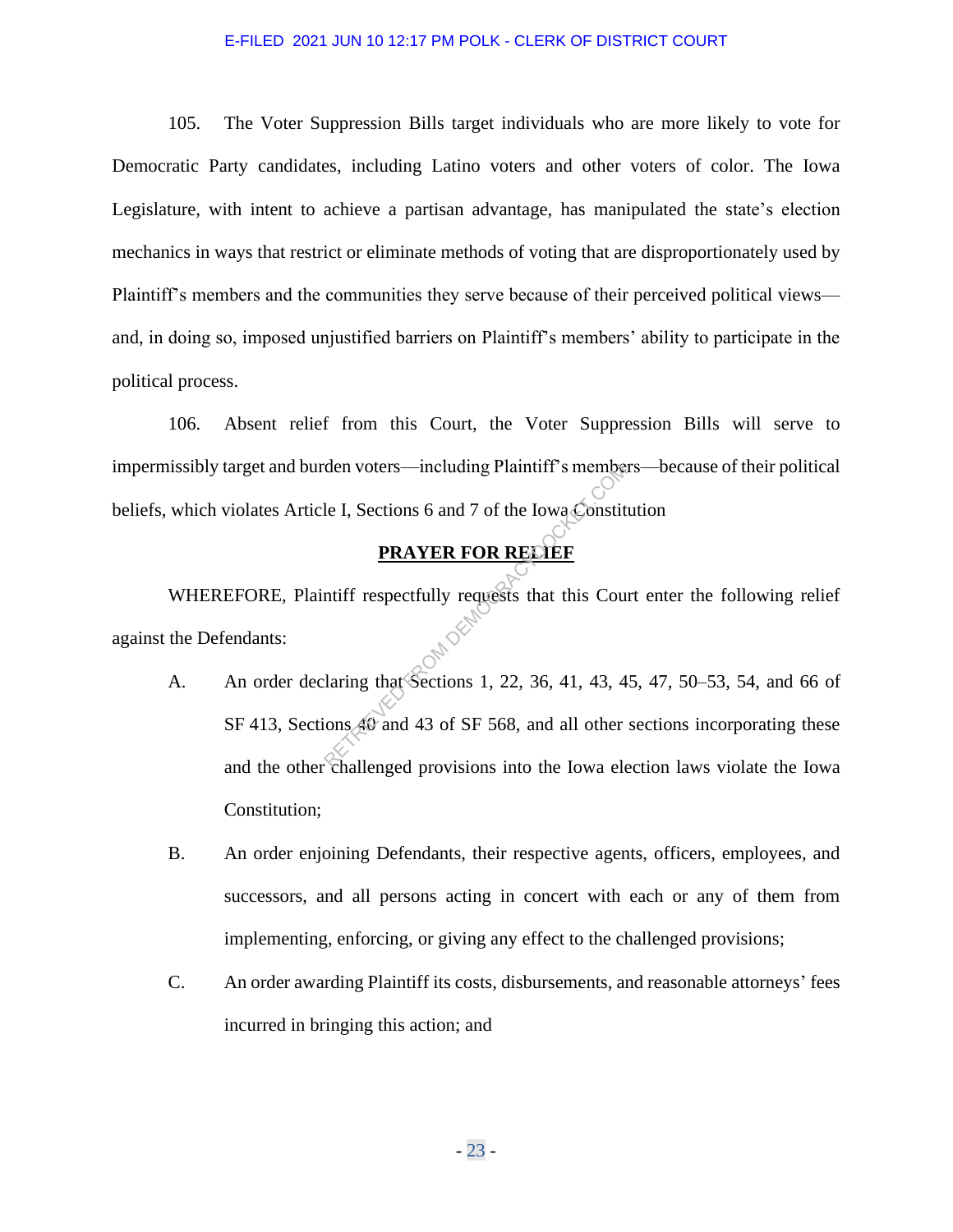D. Such other and further relief as the Court deems just and proper.

Dated this 9th day of June, 2021.

RETRIEVED FROM DEMOCRACYDOCKET.COM